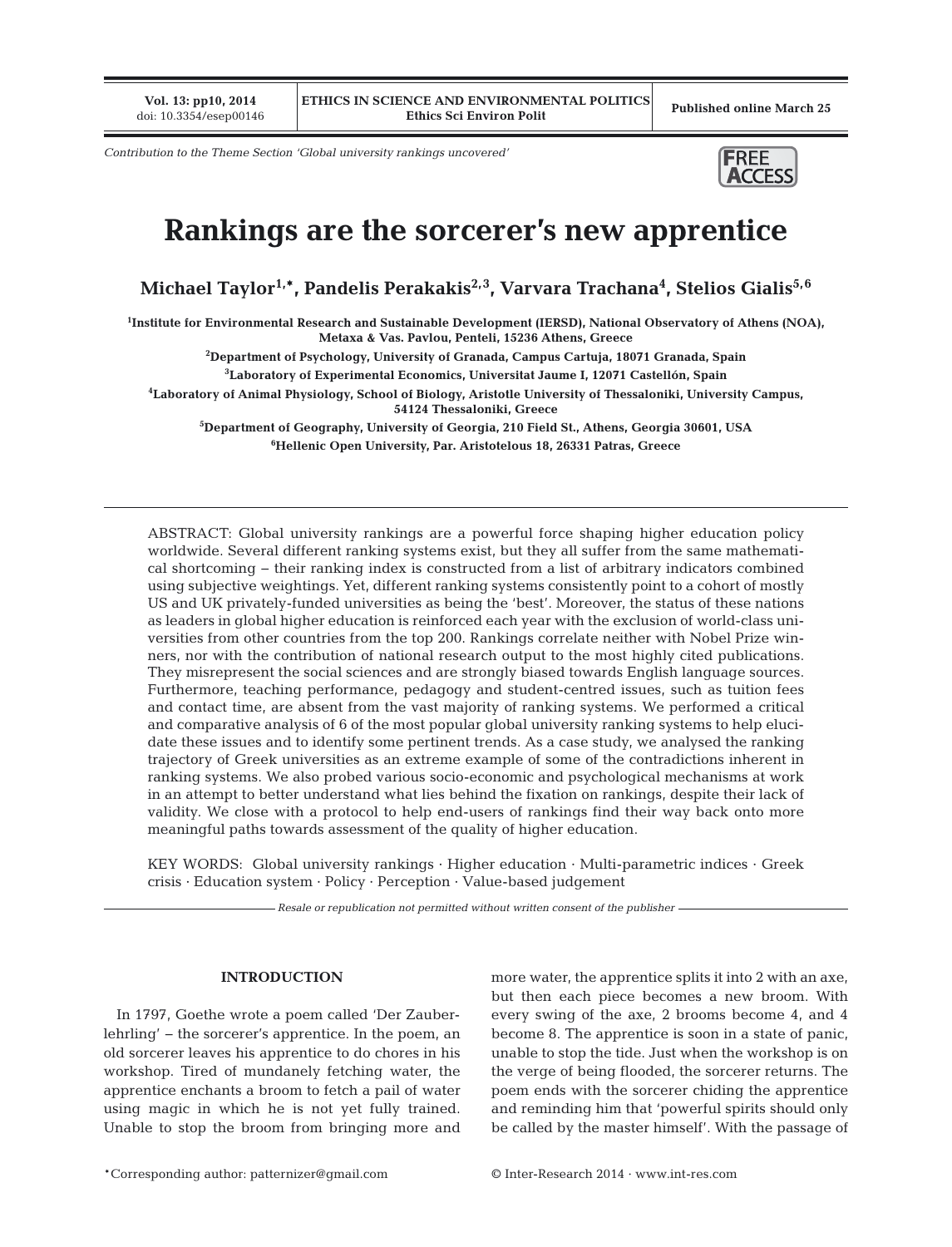time, the 'workshop' has become a 'cyberlab' — a digital space teaming with data and information. Apprentices have come and gone, and the sorcerer has intervened to ensure that knowledge continues to stably accumulate. But the latest apprentices, ranking agencies, are particularly careless. Their lack of attention to mathematical and statistical protocols has lured them into unfamiliar territory where their numbers and charts are wreaking havoc. The sorcerer may appear elusive but is still exerting a presence — some say on the semantic web, others say in the truth or wisdom hiding behind the 1s and 0s; perhaps the sorcerer is the embodiment of quality itself.

Global university rankings influence not only educational policy decisions, but also the allocation of funds due to the wealth creation potential associated with highly skilled labour. In parallel, the status of academics working in universities is also being ranked via other single parameter indices like citation impact. While it is now widely accepted that the journal impact factor and its variants are unsound metrics of citation impact and should not be relied upon to measure academic status (Seglen 1997, Bollen et al. 2005, 2009), university rankings are only recently being subjected to criticism. Invented by the magazine *US News & World Report* in 1983 as a way to boost sales, global university rankings are now coming under fire from scholars, investigators at international organisations like UNESCO (Marope 2013) and the OECD (2006), and universities themselves. In one significant public relations exercise, a set of guidelines known as 'the Berlin Principles' (IREG 2006) were adopted. However, while the Berlin Principles were developed in an attempt to provide quality assurance on ranking systems, they are now being used to audit and approve rankings by their own lobby groups. Criticisms of global rankings have led to regional and national ranking systems being developed to help increase the visibility of local world-class universities that are being excluded. In this paper, we analyse how and why this state of affairs has come about. We discuss why global university rankings have led to a new ordering of the diverse taxonomy of academic institutions and faculties, and how they have single-handedly created a monopoly ruled by Anglo-American universities that is disjointed from the real global distribution of world-class universities, faculties and even courses. We describe what mechanisms we believe are at play and what role they have played in helping create the current hierarchy. We also discuss the effect that the omnipotence of rankings is having on

higher education at the national and local level, and we delve into the underlying problem of why the construction of indices from a multitude of weighted factors is so problematic. 'Not everything that counts can be counted; not everything that can be counted counts' (Cameron 1963).**<sup>1</sup>**

The layout of this paper is as follows. First, we compare and contrast 6 of the most popular global university ranking systems in order to provide an overview of what they measure. With published rankings for 2012 as a context, we then analyse the national and continental composition of the top 200 universities as well as the top 50 universities by subject area/faculty, to highlight and explain some important new trends. The next section is devoted to a case study of the 10 yr ranking trajectory of universities in one country, Greece, chosen to investigate the impact of serious economic restructuring on higher education. This is followed by a discussion of some of the possible mechanisms at work, wherein we identify the problems associated with the current approach for constructing multi-parametric ranking indices. Finally, we draw some conclusions and present a protocol that we hope will help end-users of rankings avoid many pitfalls.

## **RANKMART**

The publishing of global university rankings, conducted by academics, magazines, newspapers, websites and education ministries, has become a multimillion dollar business. Rankings are acquiring a prominent role in the policies of university administrators and national governments (Holmes 2012), whose decisions are increasingly based on a 'favourite' ranking (Hazelkorn 2013). Rankings are serious business; just how serious, is exemplified by Brazil, Russia, India and China (collectively, the 'BRIC' countries). Brazil's Science without Borders Programme for 100 000 students comprises a gigantic £1.3 billion (US\$2 billion) fund that draws heavily on the *Times Higher Education Ranking* to select host institutions. Russia's Global Education Programme has set aside an astonishing 5 billion Roubles (US\$152 million) for study-abroad scholarships for tens of thousands of students who must attend a university in the top 200 of a world ranking. India's Universities Grants Commission recently laid down a

<sup>&</sup>lt;sup>1</sup>See http://quoteinvestigator.com/2010/05/26/everythingcounts-einstein/ for a detailed discussion.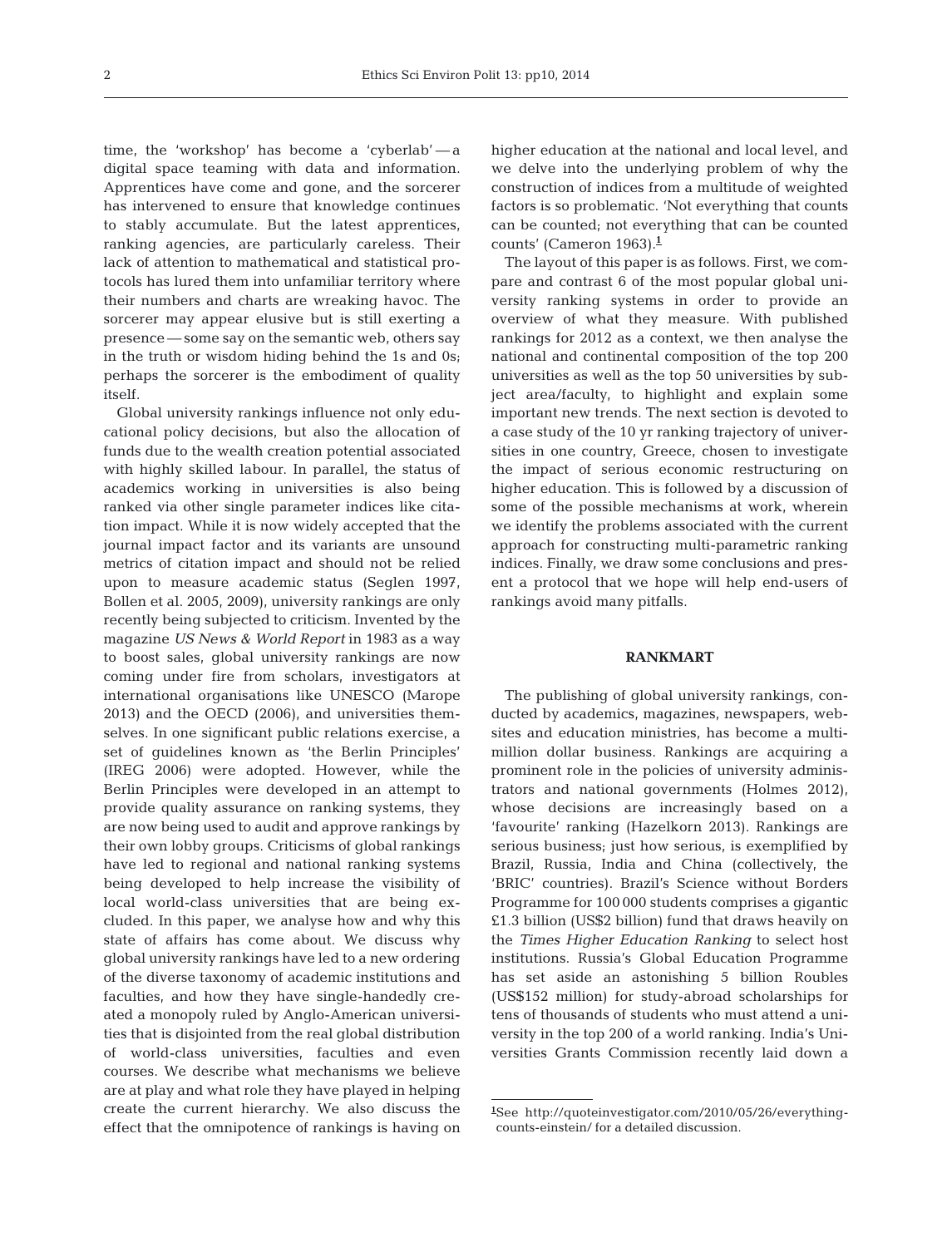new set of rules to ensure that only top 500 universities are entitled to run joint degree or twinning courses with Indian partners (Baty 2012). On 4 May 1998, *Project 985* was initiated by the Chinese government in order to advance its higher education system. Nine universities were singled out and named 'the C9 league' in analogy to the US 'Ivy League'. They were allocated funding totalling 11.4 billion Yuan Renminbi (US\$1.86 billion) and as of 2010 made a spectacular entry into global university rankings. Of the C9 League, Peking University and Tsinghua University came in at 44th and 48th position, respectively, in the *QS World Universities Ranking* in 2012. Incidentally, these 2 universities have spawned 63 and 53 billionaires according to the Forbes magazine, and China is currently the only country making ranking lists for colleges and universities according to the number of billionaires they have produced.

Rankings can be either national or global in scope. National university rankings tend to focus more on education as they cater primarily to aspiring students in helping them choose where to study. The *US News and World Report* for example, ranks universities in the US using the following percentage-weighted factors: student retention rate (20%), spending per student (10%), alumni donations (5%), graduation rate (5%), student selectivity (15%), faculty resources (20%) and peer assessment (25%). In the UK, *The Guardian* newspaper publishes *The University Guide,* which has many similar indicators, and also includes a factor for graduate job prospects (weighted 17%). Global university rankings differ greatly from national rankings, and place emphasis on research output. Global university ranking agencies justify not focussing on education with claims such as, 'education systems and cultural contexts are so vastly different from country to country' (Enserink 2007, p. 1027) — an admission that these things are difficult to compare. But isn't this precisely one of the factors that we would hope a university ranking would reflect? We shall see that conundrums such as this are abound in relation to global university rankings.

A logical assessment of global university rankings requires an understanding of (1) what they measure, (2) how they are constructed, (3) how objective they are and (4) how they can be improved, if at all. Since 2003, 6 ranking systems have come to dominate:

(1) the Chinese Jiao Tong University's 2003−2013 Academic Ranking of World Universities ('ARWU Ranking' or 'Shanghai Ranking'; www. arwu. org/)

(2) the British 2010−2013 Times Higher Education World University Rankings (or 'THE Ranking'; www. timeshighereducation. co. uk/ world-universityrankings/)

(3) the Taiwanese National Technical University's 2007−2012 Performance Ranking of Scientific Papers for world universities published by the Higher Education Evaluation and Accreditation Council of Taiwan ('HEEACT Ranking'; http://nturanking.lis.ntu. edu.tw/Default.aspx)

(4) the US 2004−2013 Quacquarelli-Symonds Top Universities Ranking published by the US News and World Report (or 'QS Ranking'; www.topuniversities.com/)

(5) the Spanish 2004−2013 Webometrics Ranking of World Universities produced by the Cybermetrics Lab, a unit of the Spanish National Research Council (CSIC) (or 'Ranking Web'; http://webometrics.info)

(6) the Dutch 2012−2013 Centre for Science and Technology Studies Ranking ('CSTS Ranking' or 'Leiden Ranking'; www. leidenranking. com).

All of these systems aim to rank universities in a multi-dimensional way based on a set of indicators. In Table 1, we tour the 'supermarket aisle' of global university rankings we call *Rankmart*.

We constructed *Rankmart* by collecting free online information provided from the 6 ranking systems above for the year 2012. We focused on the indicators they use and how they are weighted with percentages to produce the final ranking. In addition to ranking universities, the ranking systems also rank specific programmes, departments and schools/faculties. Note that the Leiden Ranking uses a counting method to calculate its ranks instead of combining weighted indicators (Waltman et al. 2012); as such, no percentage weightings are provided. We also have grouped the indicators into the following general categories: (1) teaching, (2) international outlook, (3) research, (4) impact and (5) prestige, in accordance with the rankings' own general classification described in the methodology sections of their websites. This, in itself, presents a problem that has to do with mis-categorisation. For example, it is difficult to understand why the QS ranking system assigns the results of 'reputation' surveys to 'prestige', or why the THE ranking system assigns the survey results to 'teaching' or 'research' categories. In addition, there is obviously great diversity in the methodologies used by the different ranking systems. What this reflects is a lack of consensus over what exactly constitutes a 'good' university. Before delving into macroscopic effects caused by rankings in the next section, it is worth considering exactly what ranking systems claim to measure, and whether there is any validity in the methodology used.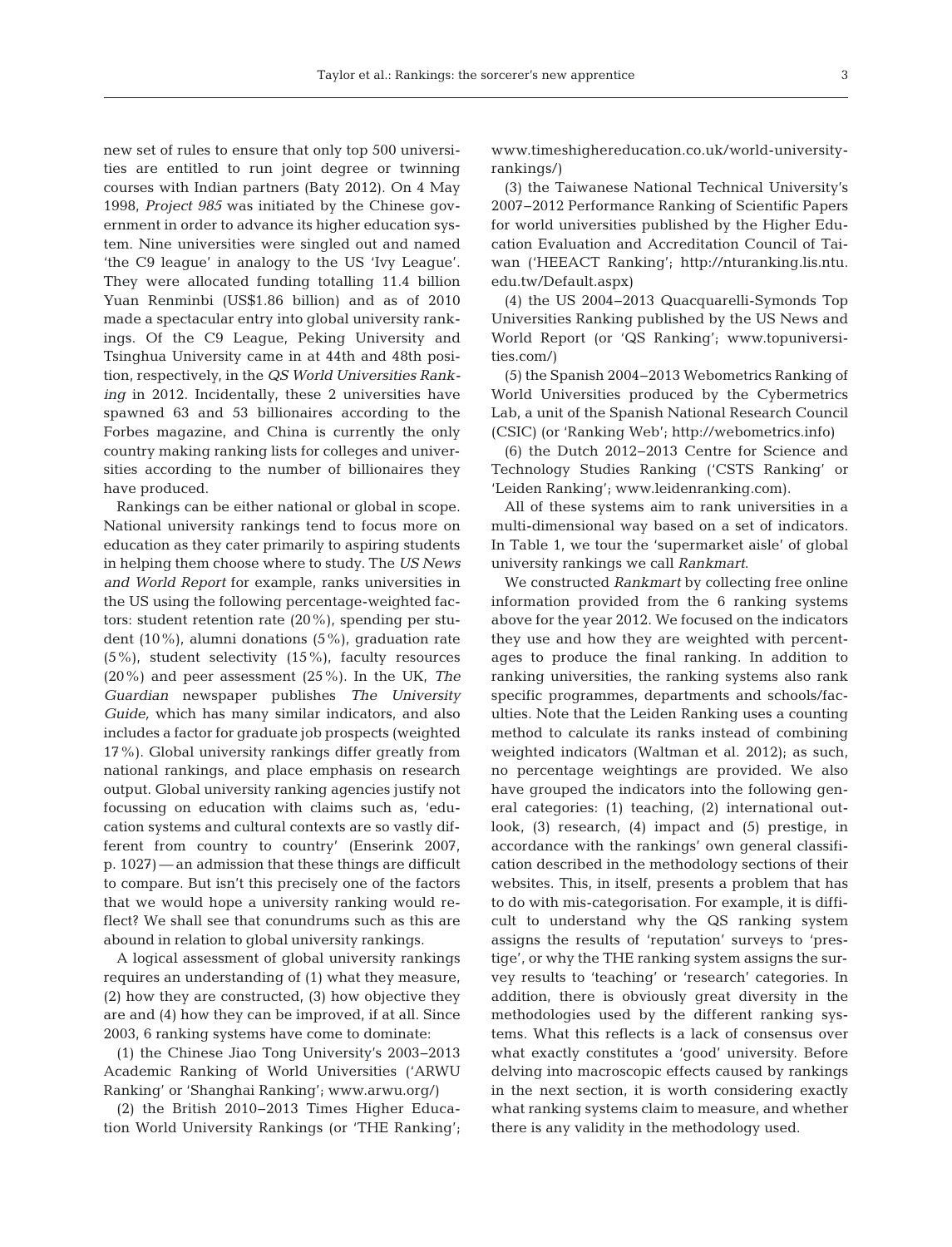Table 1. Rankmarta comparison of the indicators used by 6 different global university ranking schemes to measure the 'quality' of universities. Values within column headings are universities analysed and universities ranke ranking systems' own classification. Percentages refer to the weighting of each given indicator used by each ranking system . S&SSCI is the combined science and social Table 1. *Rankmart* a comparison of the indicators used by 6 different global university ranking schemes to measure the 'quality' of universities. Values within column headings are universities analysed and universities ranked (**bold**). Indicators are grouped by type (Teaching, International Outlook, Research, Impact and Prestige) according to the

| Indicator                           | THE (2012/2013) (%)                                               |        | 11) $(^{96})$<br>ARWU (20                                        |           | HEEACT (2011) (%)                                                        |           | QS (2012/2013) (z-scores)                     |       | Webometrics (log-normal)                                |       | Leiden (2013) (%)                                                     |      |
|-------------------------------------|-------------------------------------------------------------------|--------|------------------------------------------------------------------|-----------|--------------------------------------------------------------------------|-----------|-----------------------------------------------|-------|---------------------------------------------------------|-------|-----------------------------------------------------------------------|------|
|                                     | 2000                                                              |        | 3000                                                             |           | 3500                                                                     |           | 2000                                          |       | 17000                                                   |       |                                                                       |      |
|                                     | $500+$                                                            | ℅      | 500                                                              | $\%$      | 500                                                                      | ℅         | 400                                           | $\%$  | 6000                                                    | %     | 500                                                                   | $\%$ |
| $\overline{ }$<br>Teaching          | Lecturers to student ratio                                        | 4.50   | Alumni Nobel prizes<br>& Fields medals                           | 10.00     |                                                                          |           | Faculty to student<br>ratio                   | 20.00 |                                                         |       |                                                                       |      |
| Teaching 2                          | Academic reputation<br>survey                                     | 15.00  |                                                                  |           |                                                                          |           |                                               |       |                                                         |       |                                                                       |      |
| Teaching 3                          | PhD to BSc ratio                                                  | 2.25   |                                                                  |           |                                                                          |           |                                               |       |                                                         |       |                                                                       |      |
| 4<br>Teaching                       | PhDs per discipline                                               | $6.00$ |                                                                  |           |                                                                          |           |                                               |       |                                                         |       |                                                                       |      |
| Teaching 5                          | Institutional income to<br>staff ratio                            | 2.25   |                                                                  |           |                                                                          |           |                                               |       |                                                         |       |                                                                       |      |
| International<br>$\mbox{outlook}$ 1 | International to domestic<br>student ratio                        | 2.50   |                                                                  |           |                                                                          |           | domestic student<br>International to<br>ratio | 5.00  |                                                         |       | Proportion of interna-<br>tional collaborative<br>publications        |      |
| International<br>outlook $2\,$      | International to domestic<br>staff ratio                          | 2.50   |                                                                  |           |                                                                          |           | domestic staff ratio<br>International to      | 5.00  |                                                         |       | collaboration distance<br>Mean geographical<br>(km)                   |      |
| International<br>outlook 3          | Proportion of publications<br>with >1 international<br>co-author  | 2.50   |                                                                  |           |                                                                          |           |                                               |       |                                                         |       |                                                                       |      |
| $\overline{ }$<br>Research          | Academic reputational<br>survey                                   | 18.00  | $\mathbb O$<br>Nature & Scienc<br>articles                       | 20.00     | Articles in last 11<br>years in S&SSCI                                   | $10.00\,$ |                                               |       |                                                         |       | institutional collabora-<br>Proportion of inter-<br>tive publications |      |
| $\mathbb{C}^2$<br>Research          | Research income (scaled)                                          | $6.00$ | ō<br>Articles in S&SS                                            | 20.00     | Articles in current<br>year in S&SSCI                                    | 10.00     |                                               |       |                                                         |       | rative publications with<br>Proportion of collabo-<br>industry        |      |
| Research 3                          | Articles per discipline                                           | $6.00$ |                                                                  |           |                                                                          |           |                                               |       |                                                         |       |                                                                       |      |
| Impact 1                            | Citation impact (nor-<br>malised average citation<br>per article) | 30.00  | Highly cited<br>researchers                                      | 20.00     | Citations in last 11<br>years in S&SSCI                                  | $10.00\,$ | SCIVERSE SCOPUS<br>Citations per faculty      | 20.00 | main web domain<br>Webpages in the                      | 16.66 | Proportion of 10% of<br>highly cited articles                         |      |
| Impact 2                            |                                                                   |        |                                                                  |           | Citations in last 2<br>years in S&SSCI                                   | $10.00\,$ |                                               |       | Deposited self-<br>archived files                       | 16.66 | Mean citation score                                                   |      |
| Impact 3                            |                                                                   |        |                                                                  |           | Average citations in<br>${\rm last \; 11 \; years \; in}$ ${\rm S\&SCI}$ | 10.00     |                                               |       | Articles in top<br>$10\,\%$ of highly<br>cited articles | 16.66 | Mean citation score<br>(field normalised)                             |      |
| Impact 4                            |                                                                   |        |                                                                  |           |                                                                          |           |                                               |       | External in-links<br>to University                      | 50.00 |                                                                       |      |
| Prestige 1                          | Industry income                                                   | 2.50   | Faculty Nobel prizes<br>& Fields medals                          | 20.00     | h-index of the last 2<br>years                                           | 20.00     | Academic reputation<br>survey                 | 40.00 |                                                         |       |                                                                       |      |
| Prestige 2                          |                                                                   |        | ance with respect to<br>size of institution<br>Academic perform- | $10.00\,$ | cited articles in last<br>Number of highly<br>11 years                   | 15.00     | Employer reputation<br>survey                 | 10.00 |                                                         |       |                                                                       |      |
| Prestige 3                          |                                                                   |        |                                                                  |           | Number of articles in<br>current year in high<br>impact journals         | 15.00     |                                               |       |                                                         |       |                                                                       |      |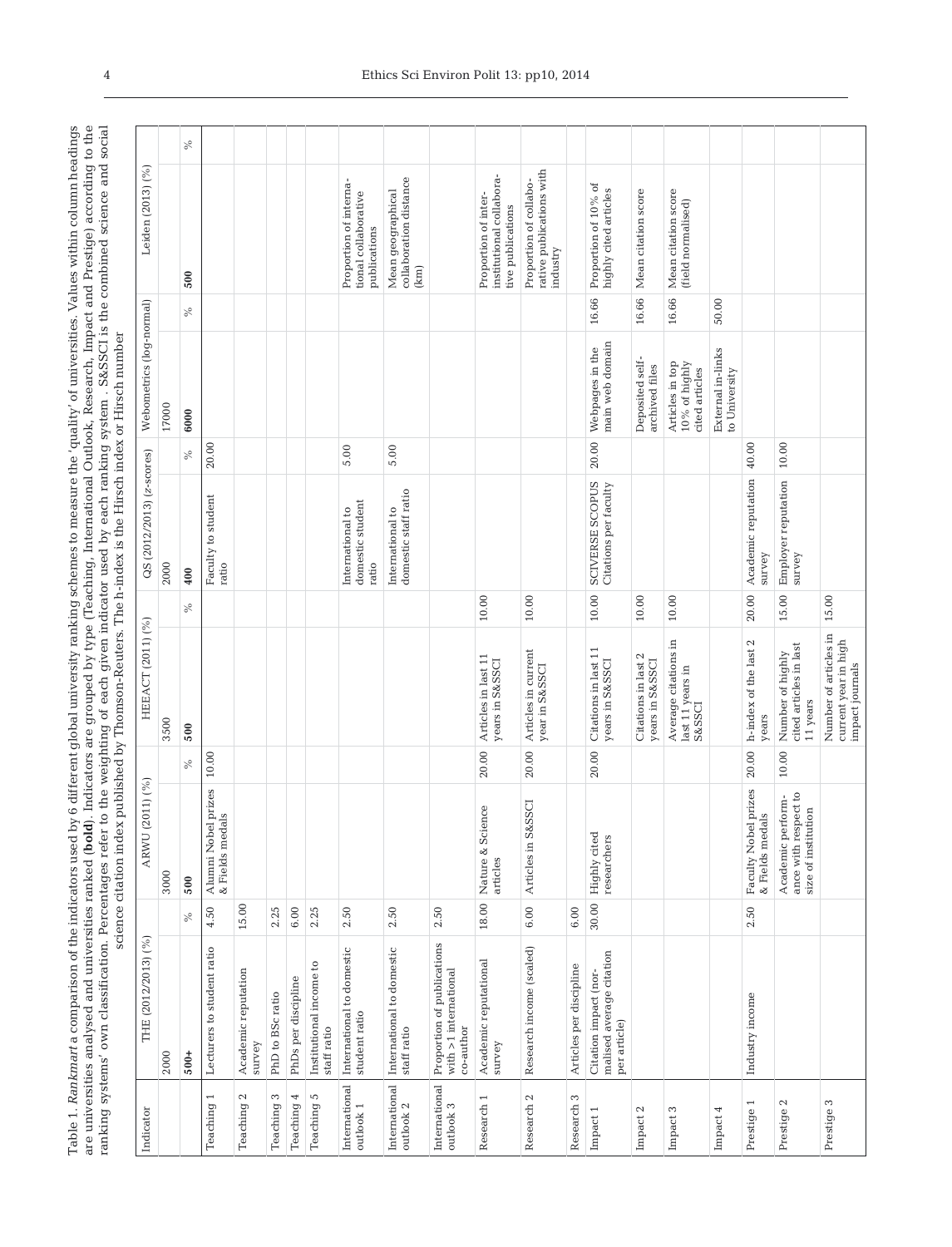#### **'The Berlin Quarrel' and methodological faux pas**

Global university rankings aim to capture a complex reality in a small set of numbers. This imposes serious limitations. As we shall see, the problem is systemic. It is a methodological problem related to the way the rankings are constructed. In this paper, we will not therefore assess the pros and cons of the various rankings systems. This has been done to a very high standard by academic experts in the field and we refer the interested reader to their latest ana lyses (Aguillo et al. 2010, Hazelkorn 2013, Marope 2013, Rauhvargers 2013). Instead, here we focus on trying to understand the problems associated with multi-parametric ranking systems in general.

No analysis would be complete without taking a look at how it all began. The first global university ranking on the scene was the ARWU Ranking, which was introduced in 2003. Being the oldest, it has taking a severe beating and has possibly been overcriticized with respect to other systems. A tirade of articles has been published that reveal how the weights of its 6 constituent indicators are completely arbitrary (Van Raan 2005, Florian 2007, Ioannidis et al. 2007, Billaut et al. 2009, Saisana et al. 2011). Of course, this is true for all ranking systems that combine weighted parameters. What makes the ARWU Ranking unique is that its indicators are based on Nobel Prizes and Fields Medals as well as publications in *Nature* and *Science.* One problem is that prestigious academic prizes reflect past rather than current performance and hence disadvantage younger universities (Enserink 2007). Another problem is that they are inherently biased against universities and faculties specialising in fields where such prizes do not apply. The fact that Nobel Prizes bagged long ago also count has led to some interesting dilemmas. One such conundrum is 'the Berlin Quarrel', a spat between the Free University of West Berlin and the Humboldt University on the other side of the former Berlin Wall over who should take the credit for Albert Einstein's Nobel Prizes. Both universities claim to be heirs of the University of Berlin where Einstein worked. In 2003, the ARWU Ranking assigned the pre-war Einstein Nobel Prizes to the Free University, causing it to come in at a respectable 95th place on the world stage. But the next year, following a flood of protests from Humboldt University, the 2004 ARWU Ranking assigned the Nobel Prizes to Humboldt instead, causing it to take the 95th place. The disenfranchised Free University crashed out of the top 200. Following this controversy, the ARWU Ranking solved the problem by removing both universities from their rankings (Enserink 2007).

Out of the 736 Nobel Prizes awarded up until January 2003, some 670 (91%) went to people from high-income countries (the majority to the USA), 3.8% to the former Soviet Union countries, and just 5.2% to all other emerging and developing nations (Bloom 2005). Furthermore, ranking systems like the ARWU Ranking rely on *Nature* and *Science* as benchmarks of research impact and do not take into account other high-quality publication routes available in fields outside of science (Enserink 2007). The ARWU Ranking is also biased towards large universities, since the academic performance per capita indicator depends on staff numbers that vary considerably between universities and countries (Zitt & Filliatreau 2007). The ARWU Ranking calculations favour large universities that are very strong in the sciences, and from English-language nations (mainly the US and the UK). This is because non-English language work is published less and cited less (Marginson 2006a). A second source of such country bias is that the ARWU Ranking is driven strongly by the number of Thomson/ISI 'HighCi' (highly-cited) re searchers. For example, there are 3614 'HighCi' researchers in the US, only 224 in Germany and 221 in Japan, and just 20 in China (Marginson 2006a). It is no surprise that in the same year global university rankings were born; UNESCO made a direct link between higher education and wealth production: 'At no time in human history was the welfare of nations so closely linked to the quality and outreach of their higher education systems and institutions' (UNESCO 2003).

As *Rankmart* shows, different ranking systems use a diverse range of indicators to measure different aspects of higher education. The choice of indicators is decided by the promoters of each system, with each indicator acting as a proxy for a real object because often no direct measurement is available (e.g. there is no agreed way to measure the quality of teaching and learning). Each indicator is also considered independently of the others, although in reality there is some co-linearity and interaction between many if not all of the indicators. For example, older well-established private universities are more likely to have higher faculty:student ratios and per student expenditures compared with newer public institutions or institutions in developing countries. The indicators are usually assigned a percentage of the total score, with research indicators in particular being given the highest weights. A final score that claims to measure academic excellence is then obtained by aggregating the contributing indicators. The scores are then ranked sequentially.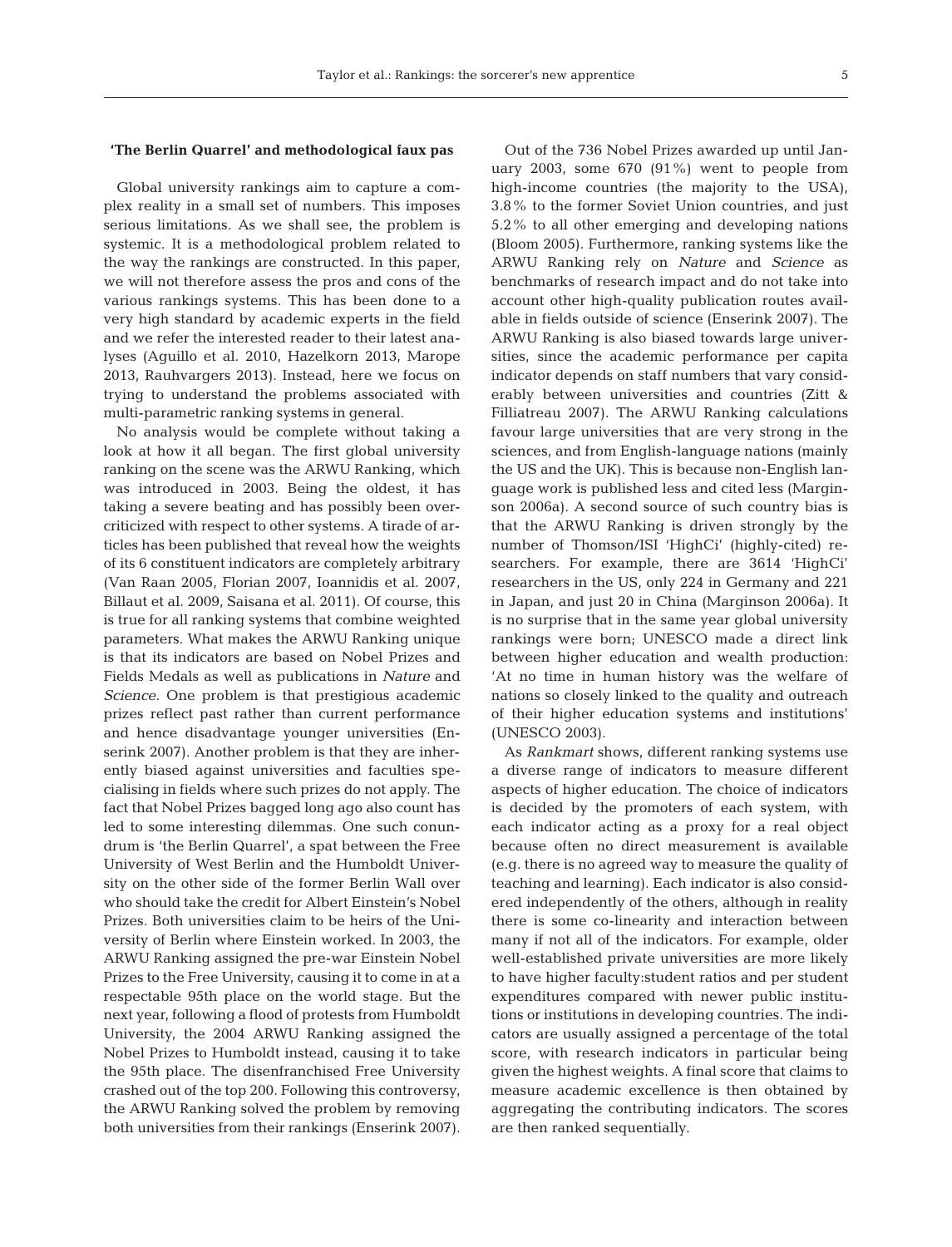With such high stakes riding on university rankings, it is not surprising that they have caught the attention of academics interested in checking the validity of their underlying assumptions. To perform a systemic analysis, we refer to *Rankmart* again and group indicators by what they claim to measure. This allows us to assess the methodological problems, not of each ranking system, but of the things they claim to measure. Our grouping of methodological problems is as follows: (1) research prestige, (2) reputation analysis via surveys and data provision, (3) research citation impact, (4) educational demographics, (5) income, (6) web presence.

# Methodological problem 1: Research prestige measures are biased

This is only relevant to the ARWU Ranking, which uses faculty and alumni Nobel Prizes and Fields Medals as indicators weighted at 20% and 10% of its overall rank, respectively. A further 20% comes from the number of *Nature* and *Science* articles produced by an institution. In the previous section, we discussed how huge biases and methodological problems are associated with using science prizes and publications in the mainstream science press. On this basis, 50% of the ARWU Ranking is invalidated.

# Methodological problem 2: Reputational surveys and data sources are biased

Rankings use information from 4 main sources: (1) government or ministerial databases, (2) proprietary citation databases such as Thompson-Reuters Web of Knowledge and ISI's Science and Social Science Citation Index (S&SSCI), Elsevier's SCOPUS and Google Scholar, (3) institutional data from universities and their departments and (4) reputation surveys (by students, academic peers and/or employers; Hazelkorn 2013). However, the data from all of these sources are strongly inhomogeneous. For example, not all countries have the same policy instruments in place to guarantee public access and transparency to test the validity of governmental data. Proprietary citation databases are not comprehensive in their coverage of journals, in particular open-access journals, and are biased towards life and natural sciences and English language publications (Taylor et al. 2008). The data provided by institutions, while generally public, transparent and verifiable, suffer from what Gladwell (2011, p. 8) called 'the self-fulfilling

prophecy' effect: many rankings rely on universities themselves to provide key data − which is like making a deal with the devil.

There are many documented cases of universities cheating. For example, in the *US News & World Report* rankings, universities started encouraging more applications just so they could reject more students, hence boosting their score on the 'student selectivity' indicator (weighted 15%; Enserink 2007). Systems like the THE Ranking are therefore subject to a biasing positive feedback loop that inflates the prestige of well-known universities (Ioannidis et al. 2007, Bookstein et al. 2010, Saisana et al. 2011).

Reputational surveys, a key component of many rankings, are often opaque and contain strong sampling errors due to geographical and linguistic bias (Van Raan 2005). Another problem is that reputation surveys favour large and older, well-established universities (Enserink 2007) and that 'reputational rankings recycle reputation'. Also, it is not specified who is surveyed or what questions are asked (Marginson 2006b). Reputation surveys also protect known reputations. One study of rankings found that one-third of those who responded to the survey knew little about the institutions concerned apart from their own (Marginson 2006a). The classical example is the American survey of students that placed Princeton law school in the Top 10 law schools in the country. But Princeton did not have a Law school (Frank & Cook 1995). Reputational ratings are simply inferences from broad, readily observable features of an institution's identity, such as its history, its prominence in the media or the elegance of its architecture. They are prejudices (Gladwell 2011). And where do these kinds of reputational prejudices come from? Rankings are heavily weighted by reputational surveys which are in turn heavily influenced by rankings. It is a self-fulfilling prophecy (Gladwell 2011). The only time that reputation ratings can work is when they are one-dimensional. For example, it makes sense to ask professors within a field to rate other professors in their field, because they read each other's work, attend the same conferences and hire one another's graduate students. In this case, they have real knowledge on which to base an opinion. Expert opinion is more than a proxy. In the same vein, the extent to which students chose one institute over another to enhance their job prospects based on the views of corporate recruiters is also a valid one-dimensional measure.

Finally, there are also important differences in the length of the online-accessible data record of each institution and indeed each country due to variation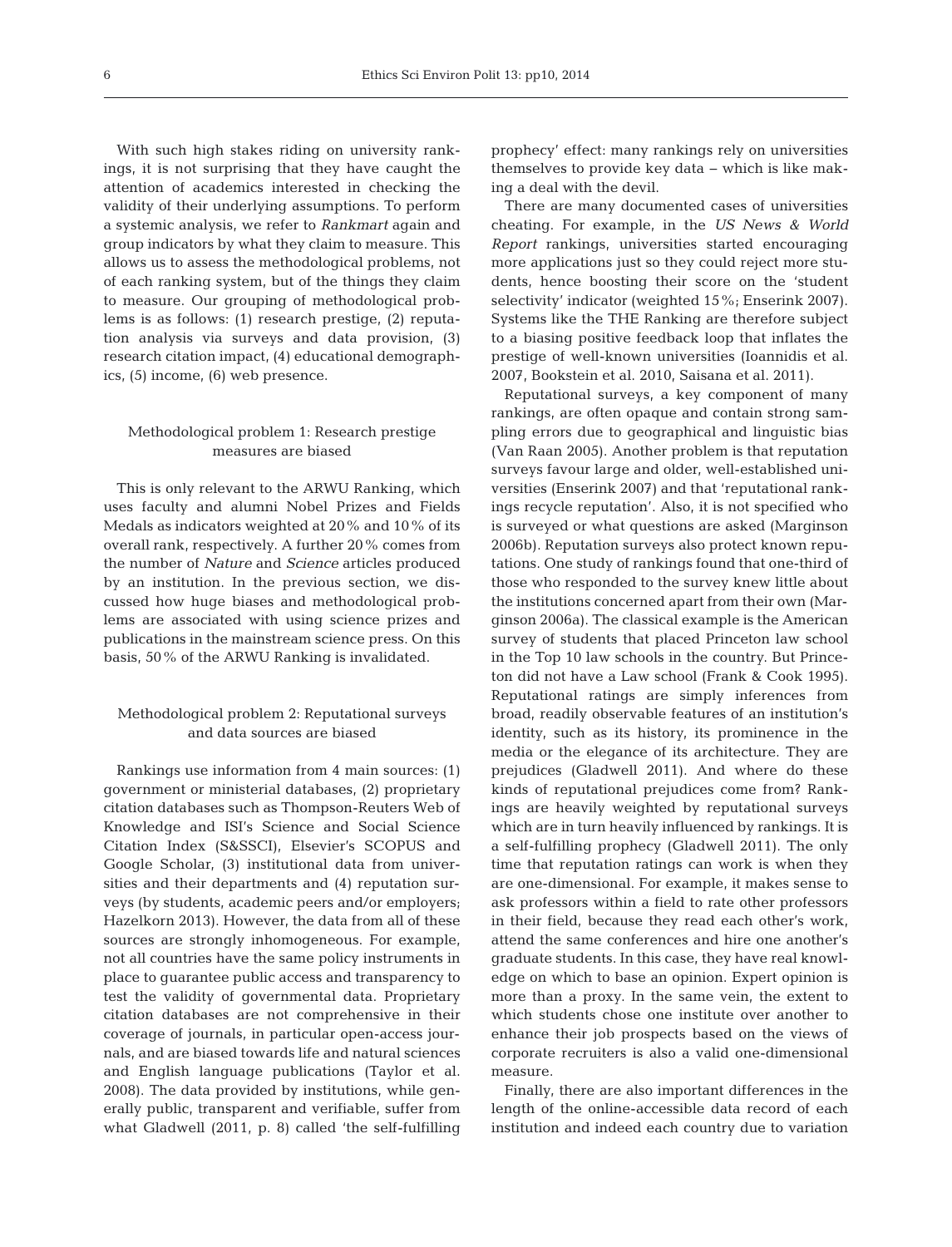in age and digitization capability. The volume of available data also varies enormously according to language. For example, until recently, reputation surveys were conducted in only a few languages. The THE Ranking only now has starting issuing them in 9 languages. Issues such as these prevent normalisation to remove such biases. National rankings, logically, are more homogeneous. Institutional data and in particular reputational surveys provided by universities themselves are subject to huge bias as there is an obvious conflict of interest. Who can check allegations of 'gaming' or data manipulation? It has been suggested that proxies can avoid such problems, for example, with research citation impact replacing academic surveys, student entry levels replacing student selectivity; faculty to student ratios replacing education performance, and institutional budgets replacing infrastructure quality. However, even in this case, what is the guarantee that such proxies are independent, valid measures? And, more importantly, the ghost of weightings comes back to haunt even proxies for the real thing.

For example, the THE Ranking assigns an astonishing 40% to the opinions of more than 3700 academics from around the globe, and the judgement of recruiters at international companies is worth another 10%, i.e. together, they make up half of the total ranking. However, when researchers from the Centre for Science and Technology Studies (CWTS) at Leiden University in the Netherlands compared the reviewers' judgements with their own analysis based on counting citations to measure scholarly impact, they found no correlation whatsoever.

Two ranking systems place large emphasis on reputational surveys: (1) QS (faculty reputation from a survey of peers = 40%, institutional reputation from a survey of employers =  $10\%$ ); (2) THE (faculty reputation from a survey of peers  $= 18\%$ , faculty teaching reputation from a survey of peers = 15%). The methodological problems described above mean that 50% of the QS Ranking and 33% of the THE Ranking are invalidated.

# Methodological problem 3: Research citation impact is biased

The ranking systems assess research citation impact by the volume of published articles and the citations they have received. All ranking systems use data provided by Thomson-Reuters' S&SSCI reports with the exception of the QS Ranking that uses data provided by Elsevier's SCOPUS Sciverse. Some rankings use the total number of articles published by an institution (ARWU: 20%), normalised by discipline (THE: 6%), the fraction of institutional articles having at least one international co-author (THE: 2.5%, Leiden), or the number of institutional articles published in the current year (HEEACT: 10%) or the last 11 yr (HEEACT: 10%). Citations are used by all ranking systems in various ways:

• HEEACT (last 11 yr =  $10\%$ , last 2 yr =  $10\%$ , 11 yr average =  $10\%$ , 2 yr h-index =  $20\%$ , 'HighCi' articles in last 11  $yr = 15\%$ , current year high impact factor journal articles =  $15\%$ )

• ARWU (number of 'HighCi' researchers = 20%, per capita academic performance = 10%)

• QS (citations per faculty =  $20\%$ )

• THE (average citation impact =  $30\%$ )

• WEBOMETRICS ('HighCi' articles in top 10% = 16.667%)

• Leiden ('HighCi' articles in top 10%, mean citation score and normalised by field, fraction of articles with >1 inter-institutional collaboration, fraction of articles with >1 industry collaboration).

However, serious methodological problems underpin both counts of articles and citations. Journal impact factors have been found to be invalid measures (Seglen 1997, Taylor et al. 2008, Stergiou & Lessenich 2013 this Theme Section).

Citation data themselves are considered only to be an approximately accurate measure of impact for biomedicine and medical science research, and they are less reliable for natural sciences and much less reliable for the arts, humanities and social science disciplines (Hazelkorn 2013). While some ranking systems normalise citation impact for differences in citation behaviour between academic fields, the exact normalisation procedure is not documented (Waltman et al. 2012). It has also been demonstrated that different faculties of a university may differ substantially in their levels of performance and hence it is not advisable to draw conclusions about subject areas/faculty performance based on the overall performance of a university (López-Illescas et al. 2011). Subject area bias also creeps in for other reasons. The balance of power shifts between life and natural science faculties and arts, humanities and social science faculties. Since citations are based predominantly on publications in English language journals, and they rarely acknowledge vernacular language research results, especially for papers in social sciences and humanities. The knock-on effect is disastrous as faculty funding is diverted from humanities and social sciences to natural and life sciences to boost university rankings (Ishikawa 2009).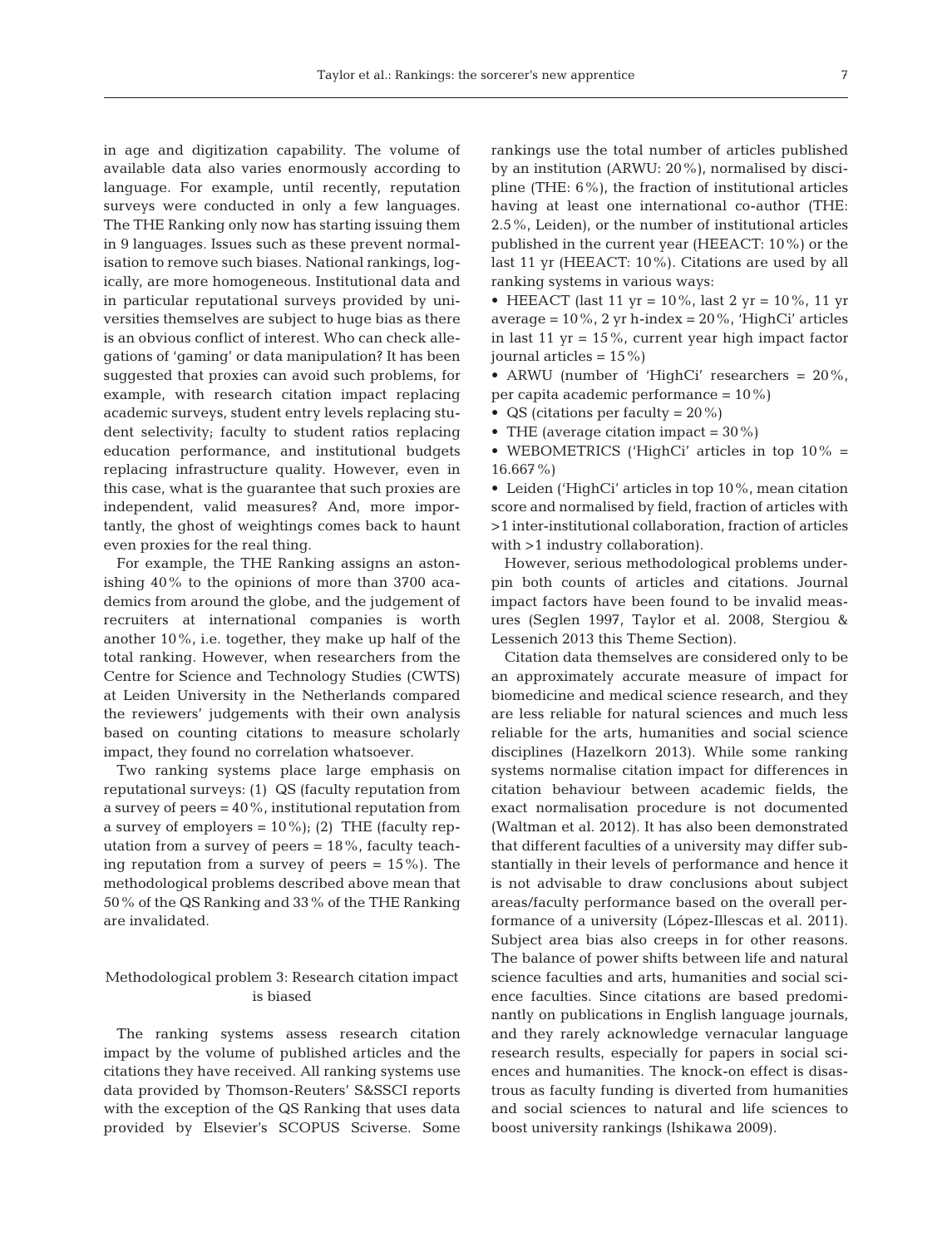It is therefore obvious that another significant source of bias is due to linguistic preference in publications. For example, 2 recent publications have shown a systematic bias in the use of citation data analysis for the evaluation of national science systems (Van Leeuwen et al. 2001) with a strong negative bias in particular against France and Germany (Van Raan et al. 2011). The emergence of English as a global academic language has handed a major rankings advantage to universities from nations whose first language is English. Furthermore, many good scholarly ideas conceived in other linguistic frames are not being recognized globally (Marginson 2006a). Approximately 10 times as many books are translated from English to other languages as are translated from other languages into English (Held et al. 1999). Here, the global reliance on English is driven not by the demographics of language itself but by the weight of the Anglo-American bloc within global higher education, the world economy, cultural industries and the Internet (Marginson 2006c). In terms of demographics, English is only one of the languages spoken by a billion people; the other is Putonghua ('Mandarin' Chinese). In addition, 2 pairings of languages are spoken by more than half a billion people: Hindi/Urdu and Spanish/Portuguese (Marginson 2006a). Global rankings must account for the bias due to the effect of English (Marginson 2006a). An interesting measure introduced by the Leiden Ranking is the mean geographical collaboration distance in km. We are not clear how this relates to quality but are interested nonetheless in what it is able to proxy for. These examples give a flavour of some of the difficulties encountered when trying to perform quantitative assessments of qualitative entities like quality or internationality for that matter (Buela-Casal et al. 2006).

It is also wrong to assume that citations reflect quality in general. For example, there are a number of interesting cases of highly-cited articles that create huge bias. Some issues:

(1) Huge authorship lists can include several researchers from the same institute; for example, 2932 authors co-authored the ATLAS collaboration paper announcing the discovery of the Higgs boson (Van Noorden 2012). The geographical distribution of authors in very high-profile articles like this can create a large biasing effect at the departmental, institutional and country level.

(2) Retracted articles do not mean that citations also get subtracted; for example, the anaesthesiologist Yoshitaka Fujii is thought to have fabricated results in 172 publications (Van Noorden 2012). This raises the questions: Should citations to these articles be deducted from institutes where he worked?

(3) Incorrect results can generate citations that later become irrelevant to quality; e.g. by March 2012 as a result of a Twitter open commentary, researchers overturned the 2011 suggestion that neutrinos might travel faster than light. In another case, the 2010 claim that a bacterium can use arsenic in its DNA was also refuted (Van Noorden 2012). Recent efforts like the Reproducibility Initiative that encourages independent labs to replicate high-profile research support the view that this is a crucial issue. Furthermore, it is vital so that science can selfcorrect. It also requires that results are both visible and openly accessible. In this regard, scholars have started launching open-access journals such as *eLife* and *PeerJ* and are pressuring for the issuing of selfarchiving mandates at both the institutional and the national level.

Finally, citations are reliant on the visibility and open access of the hosting publication (Taylor et al. 2008). A particularly dangerous development is that Thomson-Reuters is the sole source of citation data for the majority of the ranking systems. The idea that a single organisation is shaping rankings — and hence policy-making and higher education practices around the world — is not an attractive one (Holmes 2012). A very dark recent development reveals the implication of rankings in ethical and ethnographical decision-making:

In 2010, politicians in Denmark suggested using graduation from one of the top 20 universities as a criterion for immigration to the country. The Netherlands has gone even further. To be considered a 'highly skilled migrant' you need a masters degree or doctorate from a recognised Dutch institution of higher education listed in the Central Register of Higher Education Study Programmes (CROHO) or a masters degree or doctorate from a non-Dutch institution of higher education which is ranked in the top 150 establishments in either the Times Higher Education 2007 list or the Academic Ranking of World Universities 2007 issued by Jiao Ton Shanghai University [sic] in 2007 (Holmes 2012).

The methodological problems described above mean that 80% of the HEEACT Ranking, 30% of the ARWU Ranking, 20% of the QS Ranking, 30% of the THE Ranking, 16.667% of the Webometrics Ranking and potentially the entire Leiden Ranking are invalidated.

# Methodological problem 4: Proxies do not imply quality teaching

Two ranking systems include weighted indicators related to educational demographics. They classify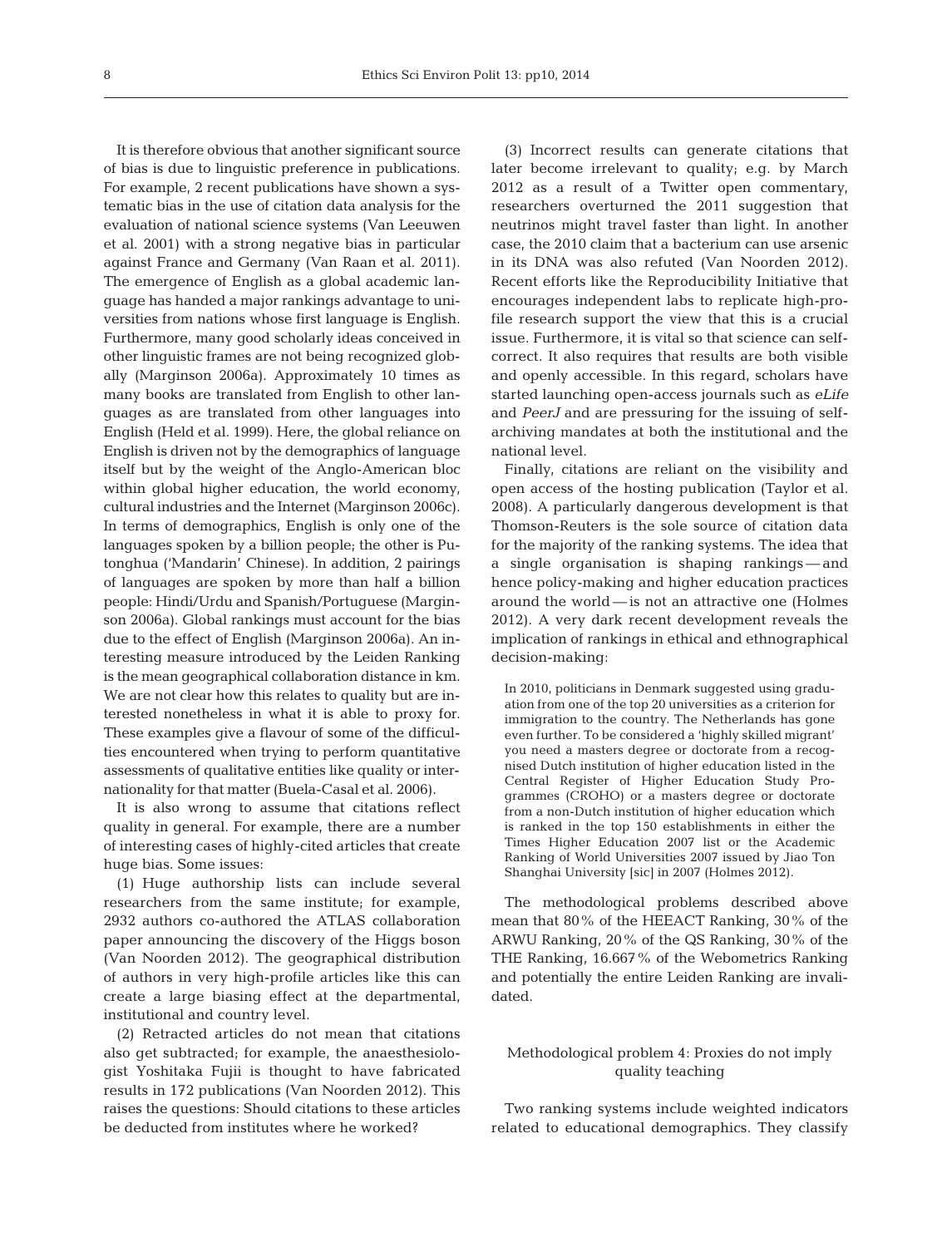these as measures of 'teaching'. The THE Ranking includes the number of PhDs per discipline (6%) and a number of ratios: lecturers:student (4.5%), PhDs: BScs (2.25%), international:domestic students  $(2.5\%)$  and international: domestic staff  $(2.5\%)$  — a sizeable 17.75% of their score. The QS Ranking also includes a number of common ratios: lecturers:student (20%), international:domestic students (2.5%) and international: domestic staff  $(2.5\%)$  — again, a sizeable 25% of their score. A serious problem is that teaching quality cannot be adequately assessed using student:staff ratios (Marginson 2006a). Furthermore, all ranking systems make the mistake that high-impact staff equates with high-quality teaching. The latter problem is also present in the Webometrics Ranking. Until a quantitative link between citation metrics and/or alt-metrics (download and web-usage statistics) and quality is established and validated, such ratings cannot be relied upon (Waltman et al. 2012).

We have seen that rankings focus disproportionately on research compared to proxies for teaching. This is due to the fact that citation impact data, which are claimed to be a good proxy of research quality, are available (to some extent). Furthermore, rankings fall into the trap of making a huge and erroneous assumption, namely that research quality is an indicator of higher educational performance in general. This simply ignores the fuller extent of higher education activity that includes teaching and learning, the student experience and student 'added value' such as personal development. Moreover, Rankmart shows that research indicators account for 100% of indicators used by the ARWU Ranking, 100% of the HEEACT Ranking, 62.5% of the THE Ranking, 33% of the Webometrics Ranking and 20% of the QS Ranking.

# Methodological problem 5: Income measures are biased

Only one ranking system has indicators that relate to income. The THE Ranking assigns 6% to research income, 2.5% to industry income and 2.25% to the ratio of institutional income:staff. The problem is that a key ingredient, viz. the cost of education including tuition fee payments, is not included. Since research and industry income are not likely to be distributed evenly across all subject areas and faculties, such measures will be strongly biased, effectively invalidating 10.75% of the THE Ranking's total score.

Methodological problem 6: Web presence is biased

Ranking systems tend to downgrade smaller specialist institutions, institutions whose work is primarily local and institutions whose work is primarily technical and vocational (this includes even highquality technical institutes in Finland and Switzerland and some French and German technical universities; Marginson 2006a). Webometrics is the only ranking system that uses alt-metrics to try to make inferences about the 'size' and web presence of universities. For example, it counts the number of webpages in the main web domain (16.667%), the number of deposited self-archived files (16.667%) and importantly, the number of external in-links to each university (50%). Alt-metrics are discussed more later on. For now, we point out that web-based statistics disadvantage developing countries that have poor internet connectivity (Ortega & Aguillo 2009). University and country-level statistical inferences are therefore highly unsound (Saisana et al. 2011).

Time and again, we see that a recurring problem is that of bias. This invalidates large portions of a ranking system's score. We also see that the choice of indicators being used to construct all 6 rankings portrays a single institutional model: that of an Englishlanguage research-intensive university, tailored to science-strong courses, and without any guidance on the quality of teaching (Marginson & Van der Wende 2007). With this in mind, we consider some of the missing ingredients.

#### **Missing ingredients**

In a display of 'after-thinking', the website for the QS Top Universities Ranking has a link to a page 'for parents' (www.topuniversities.com/parents) that states, 'Sending your child to study abroad can be a nerve-wracking experience. While we can't promise to make it easy, we do our best by providing you with all the information you need to understand what's out there so you can make an informed decision together'. Sounds good? Read on. Under the section 'Finance' on the same webpage, there is information and advice about finding 'best value' universities. Here, 5 important factors 'to consider' include: (1) return on investment (ROI), (2) contact time, (3) campus facilities, (4) cost of living, and (5) course length.

We agree. However, not a single measure or proxy is included in any of the ranking systems for these very important criteria. Instead, parents are directed to Bloomberg Business Week's university league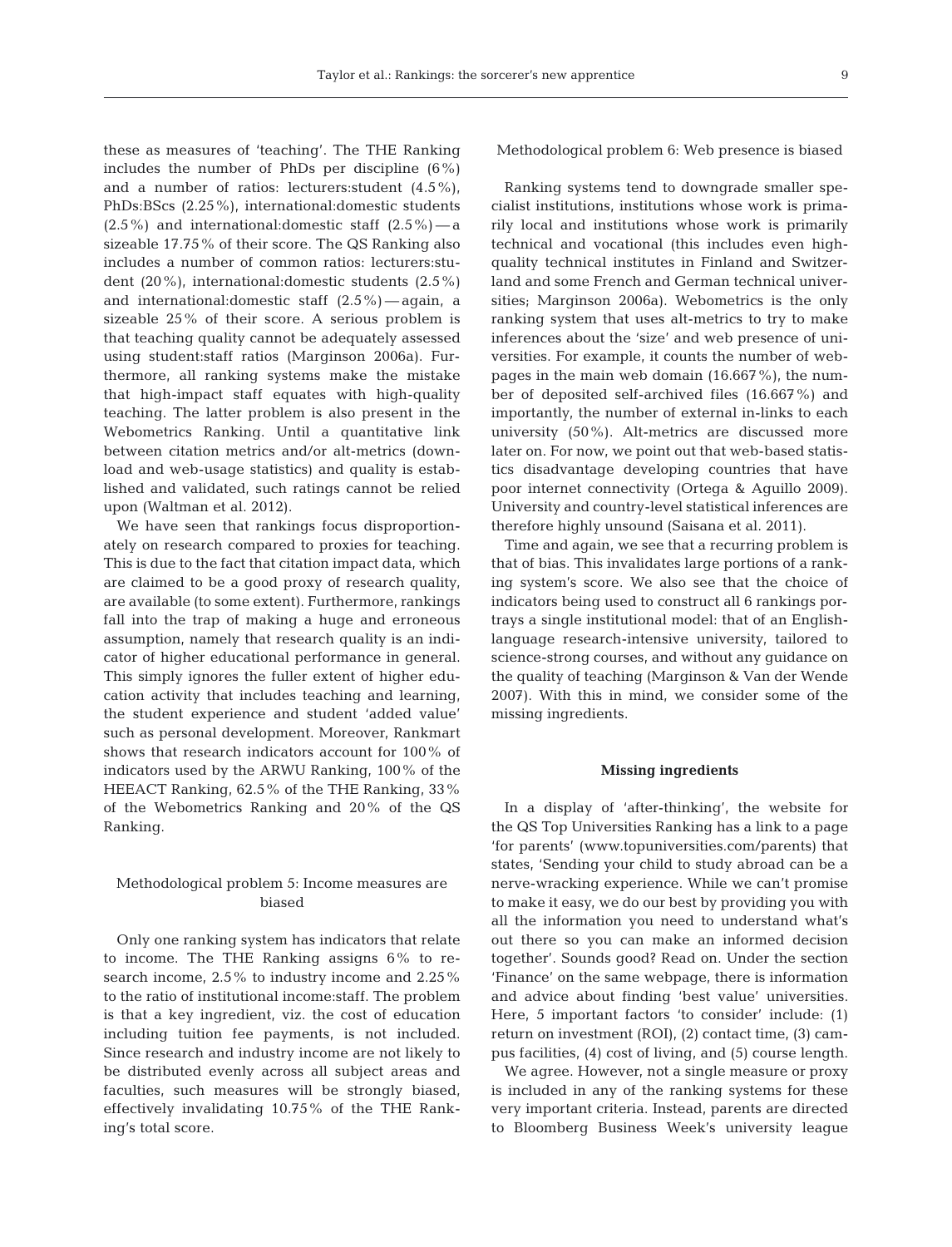table of the US colleges with the best ROI and to a Parthenon Group UK publication that ranks the top 30 best-value universities based on graduates' average salaries. Outside the US and the UK, no data are provided. No measure is offered to reflect the time students can expect to have with teaching staff, the number of lectures and the class size. Indeed, critics of rising tuition fees for domestic students have pointed out that since the fee increased from £1000 to £3000 and now stands at £9000 per year in the UK, students have not benefitted from more contact time with teaching staff. This is based on a survey conducted by the Higher Education Policy Institute (HEPI), which also found that students with the lowest number of timetabled classes per week were the most likely to be unhappy with the quality of their course. The QS Ranking website states in regard to campus facilities, 'The quality of the learning environment will make a big difference to your university experience, and could even have an impact on the level of degree you graduate with'.

Yet, none of this is captured by any indicator. With regard to cost of living, parents are directed to Mercer's Cost of Living report; again, no indication of how this compares among institutions. Most shocking of all is what is said in relation to the length of courses: 'There are schemes that allow students to pay peryear or per-semester and the choice of fast-track degrees offered by some universities which allow students to graduate in as little as two years. Completing your degree more quickly could save you a significant amount — in both fees and living expenses'.

What about the quality of this form of condensed education? Once again, no incorporation of this information is available via either a proxy or an indicator. For graduate students, the QS Ranking page for parents points them to the QS World University Rankings by Subject and reminds them that there are differential fees. There is advice on how to apply for a scholarship, support services you can expect from your university as an international student, and even a country guide — which reads like a copy-paste from WikiTravel rather than a serious metric analysis. The 5 steps to help you choose are: (1) use the university ranking, (2) refer to QS stars (research quality, teaching quality, graduate employability, specialist subject, internationalization, infrastructure, community engagement and innovation), (3) read expert commentary (follow articles written by people who know a lot about higher education, and are able to offer advice and speculate about future developments, follow tweets from experts in the sector on Twitter, or keep up-to-date with research on whether or not universities are set to increase their fees or cut budgets), (4) attend university fairs and (5) research into the location (climate, principal and secondary languages, available music/sports/social scenes — all very important — and totally absent from ranking indicators. The QS Ranking is not alone. None of the ranking systems consider any of these issues that are very much at the forefront of the minds of students and parents.

As we have seen, ranking algorithms rely heavily on proxies for quality, but the proxies for educational quality are poor. In the content of teaching, the proxies are especially poor.

Do professors who get paid more money really take their teaching roles more seriously? And why does it matter whether a professor has the highest degree in his or her field? Salaries and degree attainment are known to be predictors of research productivity. But studies show that being oriented toward research has very little to do with being good at teaching (Gladwell 2011, p. 6).

The notion that research performance is positively correlated to teaching quality is false. Empirical research suggests that the correlation between research productivity and undergraduate instruction is very low (Marginson 2006a). Achievements in teaching, learning, professional preparation and scholarship within the framework of national culture are not captured by global university rankings. There is also a lack of information on student pre-graduation and the alumni experience in general.

State funding is another key missing ingredient from the rankings, especially in the 'Age of Austerity'. While China boosted its spending on science by nearly 12.5%, Canada has slashed spending on the environment and has shut down a string of research programmes including the renowned Experimental Lakes Area, a collection of 58 remote freshwater lakes in Ontario used to study pollutants for more than 40 yr. Even NASA's planetary scientists have held a bake sale to highlight their field's dwindling support (http:// www. space. com/ 16062-bake-sale-nasa-planetary-science. html). Spain's 2013 budget proposal will reduce research funds for a fourth consecutive year and follows a 25% cut in 2012 (Van Noorden 2012). India scaled down its historic funding growth to more cautious inflation-level increases for 2012− 2013 (Van Noorden 2012), but most concerning of all is that since 2007 Greece has stopped publishing figures on state funding of higher education. In 2007, university and research funding in Greece stood at a miserable 0.6% of the GDP, way below the EU average of 1.9% (Trachana 2013).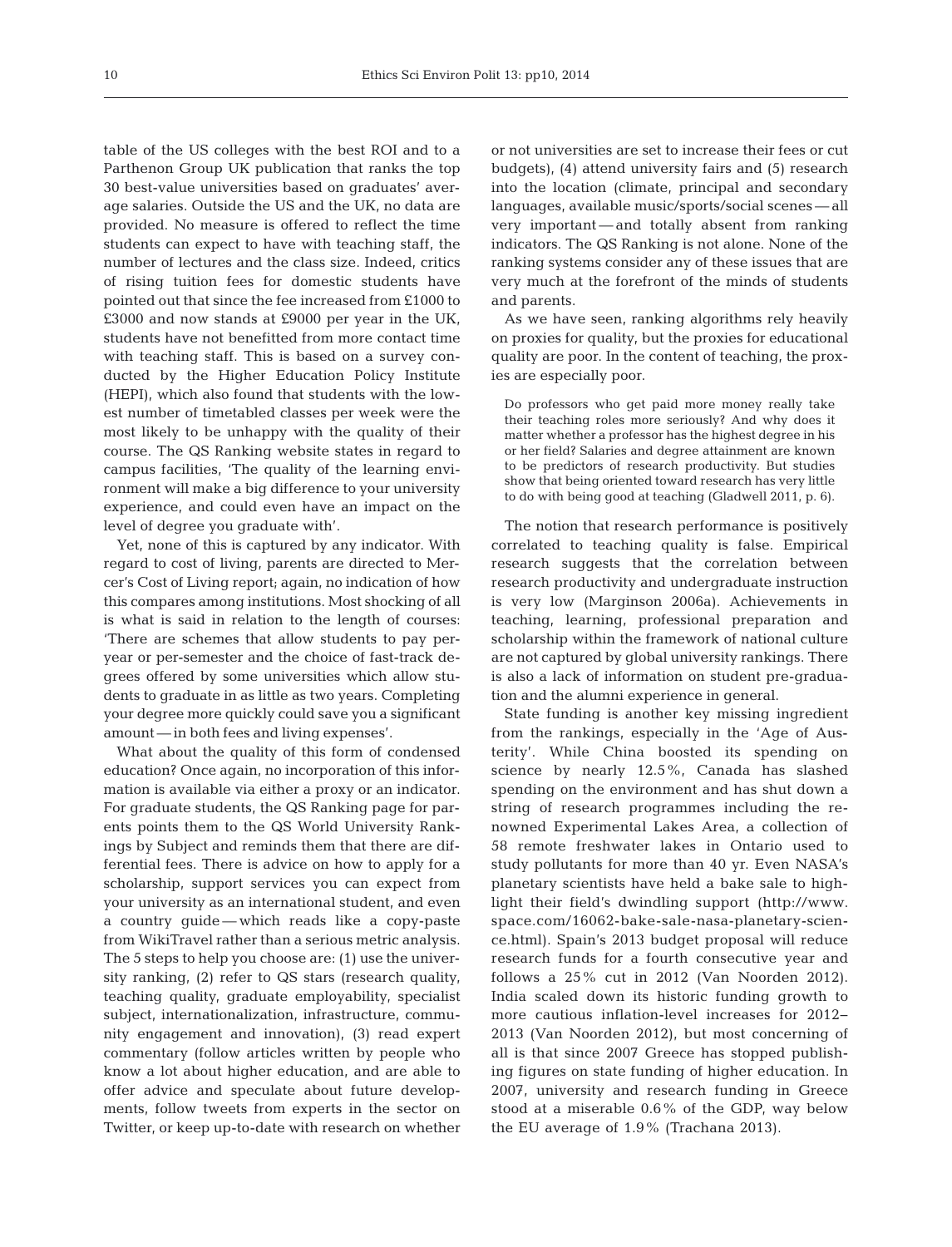Rankings also ignore the social and economic impact of knowledge and technology transfer, the contribution of regional or civic engagement or 'third mission' activities to communities and student learning outcomes, despite these aspects being a major policy objective for many governments and university administrators (Hazelkorn 2013).

Systemic problems are rife and rankings are posing many more problems than solutions offered. Students and parents have high expectations of them: they want to know whether they really measure quality (Hazelkorn 2013). Do they raise standards by encouraging competition or do they undermine the broader mission of universities to provide higher education? How useful are they in choosing where to study? Are they an appropriate guide for job prospects or for employers to use when recruiting?

## **The hidden hand**

Rankings have a compelling power. They rework the seemingly opaque and complex inner workings of academic institutions into a single ordered list of numbers that is instantly understandable. A mystical algorithm does the thinking for you and out pops a ranking with the best on the top and the worst at the bottom. However, given that ranking indicators can never hope to capture the whole spectrum of activity of institutions, how can we be sure that the ones chosen are representative? And what about the weighting used? Who decides and how? Nobody knows. The ranking agencies, like a sorcerer's apprentice, tinker continuously with their ranking formulas — sometimes in response to criticism but more often in the hope of stumbling across a mixture of ingredients that could go into a magical potion for assessing quality. The pervading influence of rankings means that they have a strong restructuring effect on higher education policy. Moreover, this effect varies according to the ranking system used, and its impact is different for different nations, different pedagogical cultures and for different types of institution. When algorithm designers at ranking agencies tweak their indicators and weightings, the new rankings produced can transform the reputations of universities and entire national higher education systems overnight. Marginson (2006a, p. 1) recounts the story of one such fatality:

placed around the city, and on the edge of the campus facing the main freeway to the airport where every foreign visitor to Malaysia would see it. But the next year in 2005 the Times changed the definition of Chinese and Indian students at the University of Malaya from international to national, and the University's position in the reputational surveys which comprise 50% of the overall ranking, also went down. The result was that UM dropped from 89<sup>th</sup> to 169<sup>th</sup> position. The University's reputation abroad and at home was in free fall. The Vice-Chancellor was pilloried in the Malaysian media. When his position came up for renewal by the government in March 2006 he was replaced.

The University of Malaya had dropped 80 places without any decline in its real performance. This is not an isolated case that is unique to global university rankings. When financial agencies like Standards & Poor's, Moody's or Fitch downgrade the credit rating of a country, the values of shares on the national stock-market plummet and real people and the real economy suffer without realising that a hidden hand is pulling the strings. Global university rankings have the power to affect not just the prestige of universities but also the cross-border flow of graduate students and faculty, as well as the pattern of investments by global corporations in 'intensive' research fields. All over the world, governments and university administrators are considering research policies that will raise their ranking. Ranking systems clearly influence behaviour. The problem is that once entrenched, such proxies for things as intangible as quality are hard to undo (Marginson 2006a). Do we really want a future where university ranking agencies, like financial agencies, have so much power over the fate of global higher education? If not, we have some serious thinking to do if we are to stop it. The sorcerer's apprentice has a dark streak. In England, for example, (the state that first applied quantitative methods to evaluate teaching) the valuation of educational work was found to have a high human cost associated with it because of the transfer of financial resources towards administering such an evaluation (Gewirtz et al. 1995), and also because of the constant pressure placed on teachers to respond to the requirements of external audits, leading to professional stress, insecurity and even diseases (Woods & Jeffrey 1998, Morley 2003).

## **'Manufacturing prestige'**

An extremely concerning consequence of world university rankings is their impact on national higher education culture. For example, Ishikawa (2009) studied how the omnipotence of rankings is affecting

In 2004 the oldest public university in Malaysia, the University of Malaya [UM] was ranked by the THE-QS Ranking at 89th position. The newspapers in Kuala Lumpur celebrated. The Vice-Chancellor ordered huge banners declaring 'UM a world top 100 university'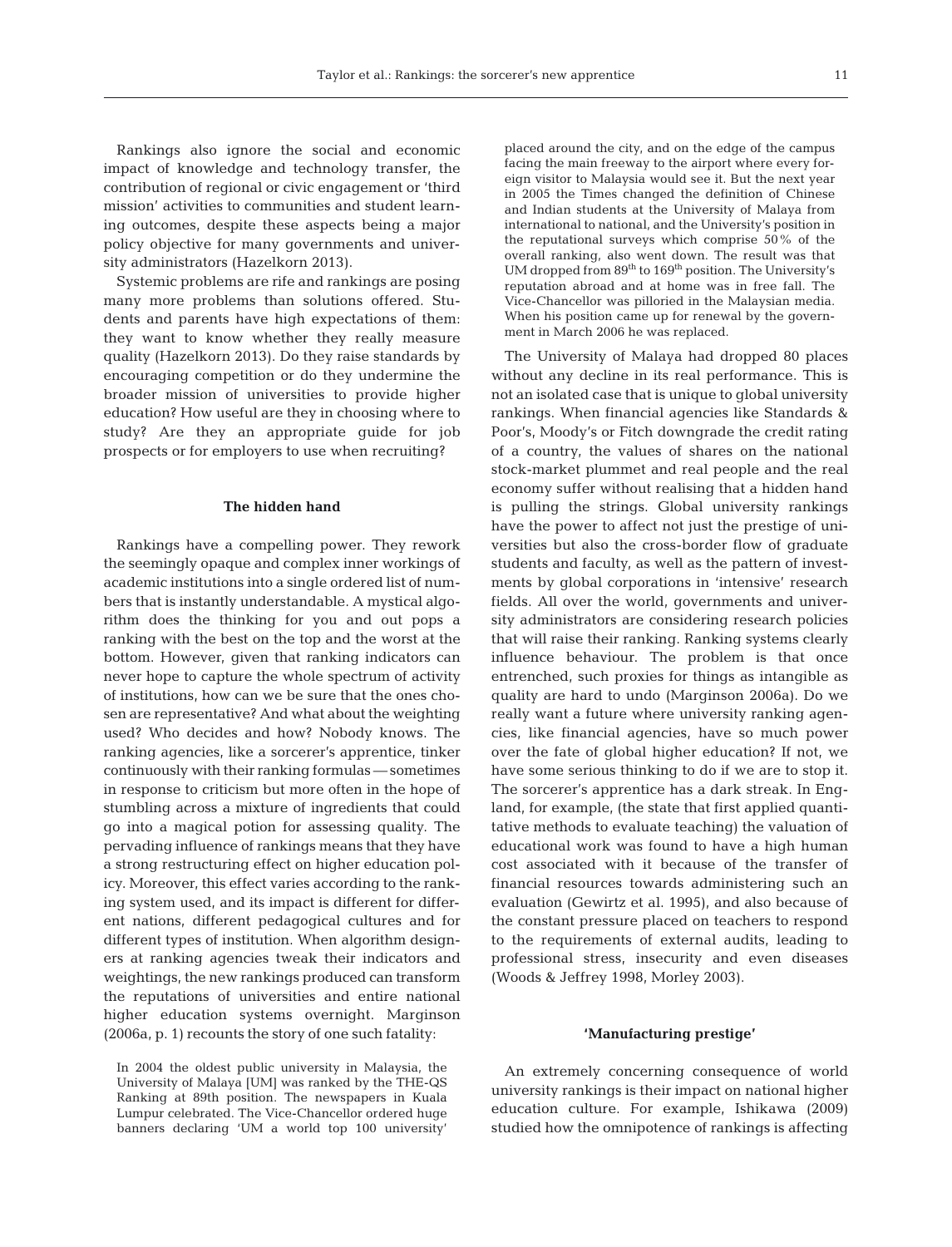non-Western, non-English language world-class universities such as those in Japan. Japan had a previously self-sustained, national language-based higher education model with a stratification mechanism to select and produce future leaders and professionals. Japan's higher education system had existed outside the realm of Western higher education power domains, and Western university degrees were of little relevance to the upward mobility in the existing national social ladder. Ishikawa pointed out that the competition brought about by rankings is leveraging unprecedented and unwanted changes in Japan's higher education system. Foreign students coming to Japan, far from benefiting from a Japanese perspective, are likely to find that they will be educated in English and that their studies are simply a mirrorimage of those offered at highly ranked US universities, but on Japanese soil. Ishikawa (2009) also described in some detail the process by which Japanese universities were approached by rankers and the legal and logistic problems that domestic universities faced in trying to procure the data requested. Worse still, the published rankings that followed immediately had negative effects on the local higher education ethos and caused discontent. For example, Japanese universities were being placed in lowranking positions (>100th place) despite the fact that Japan occupies the second highest position only after the US in terms of the volume of academic papers listed in the Thomson Scientific database (King 2007). 'The prevalence of world university rankings suggests the emerging hegemony in higher education in the world today' (Ishikawa 2009, p. 170).

What is striking is that, 'there have been few concerted efforts to discredit the rankings process, which appears to have secured public credibility' (Marginson & Van der Wende 2007, p. 309). In an excellent portrayal of the emerging empire of knowledge, Altbach (2007) talked of a mania to identify world-class universities: universities at the top of a prestige and quality hierarchy. Rankings have created an image of what are the world's best and strongest universities. Out of the top 30 universities on the 2007 lists, the combined number of American and British universities amount to 26/30 and 22/30 for the ARWU Ranking and the THE Ranking, respectively. Universities that usually occupy the top 10 positions include the so-called 'Big Three' (Harvard, Yale and Princeton) as well as 'prestige' or 'elite' colleges in the US (Karabel 2005) and 'Oxbridge' in the UK. They present a powerful image of being on the top of the world and thus function as 'global models' to emulate (Ishikawa 2009). Alliance with such top-tiered universities is actively sought after by non-American, non-European universities aspiring to cultivate an image as being among this global elite — what Ishikawa calls 'manufacturing prestige' (Ishikawa 2009). Some transnational 'alliances' include joint or double degree programs, accredited offshore institutions and for-profit institutions whose degrees have paid-for validation by principally US and UK institutes, for example: the MIT−National University of Singapore alliance and a recent high-profile deal between Stanford University and UC Berkeley with the King Abdullah University of Science and Technology in Saudi Arabia (Schevitz 2008). Curriculum development is based on the model of top universities with English as the medium of instruction. Linguistic and cultural autonomy is being eroded and leading to extinction of local knowledge. Global rankings demonstrate the reality of a global hierarchy in higher education. They portray the powerful image of the world's top-class universities in a way that drowns out the most competitive domestic counterparts. Students from wealthy backgrounds, who previously would have chosen the leading universities at home, appear to now be going overseas, courted by the promise of future success in the global marketplace, superior academic training and the cultivation of personal connections (Ishikawa 2009). 'As the gap between winners and losers in America grows ever wider — as it has since the early 1970s — the desire to gain every possible edge has only grown stronger' and 'the acquisition of education credentials is increasingly recognized as a major vehicle for the transmission of privilege from parents to child' (Karabel 2005, p. 3).

Playing the ranking game has caused Japanese universities to increase their intake of foreign students, thereby further reducing the access to higher education of the potential domestic pool. Such changes are having important macroscopic effects on the global higher education landscape. In the next section, we identify and try to explain some of these trends.

## **MACROSCOPIC TRENDS**

In an attempt to contribute to the debate on rankings, we collected data for the year 2012 from 6 global university ranking systems that provide free, online data. We analysed both their Top 200 ranking of universities distributed by country, and also their Top 50 ranking by subject area/faculty, in order to compare their level of agreement and to try to identify underlying trends and mechanisms that may explain them.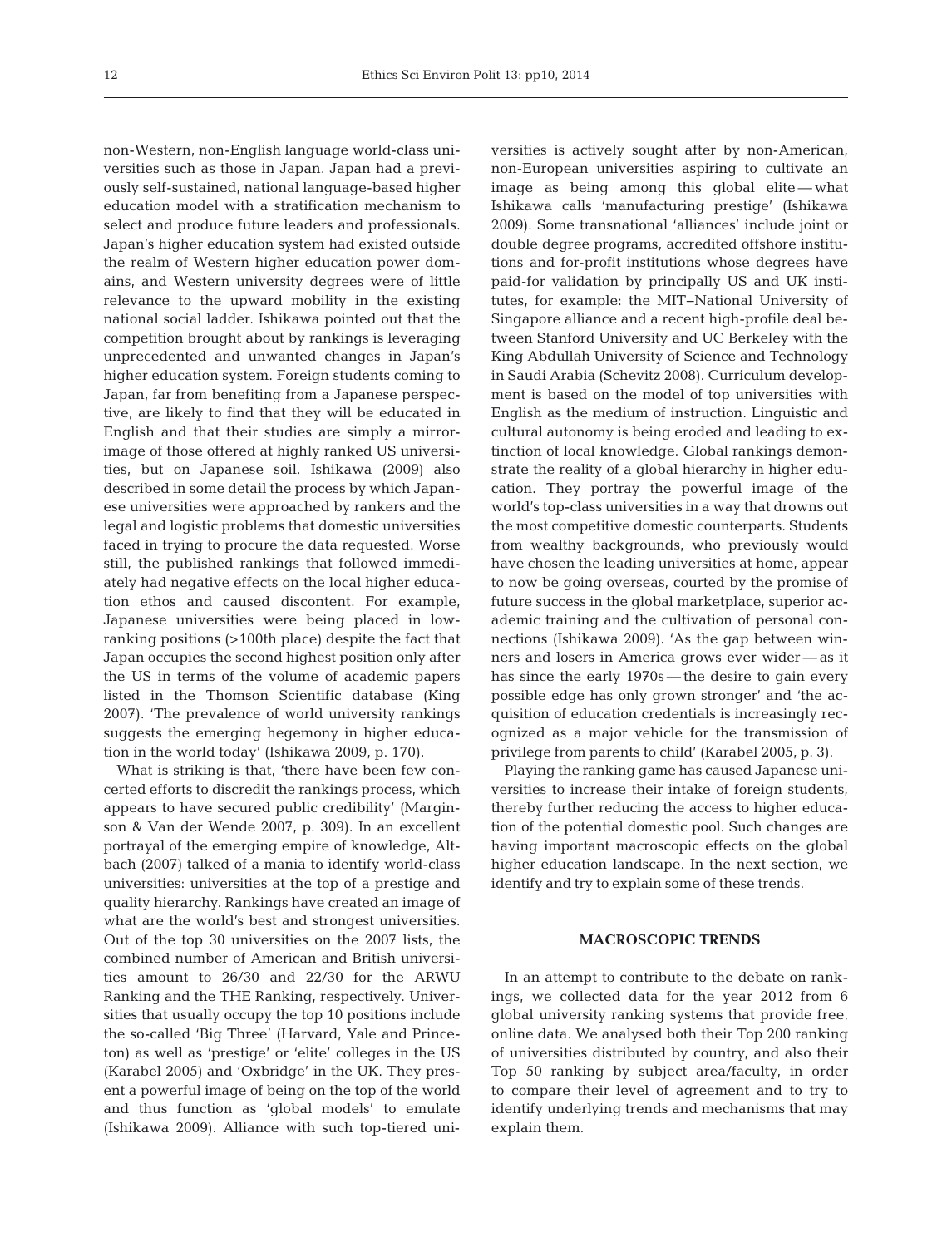| Top 200 by continent | <b>THE 2012</b>                                                                     | <b>ARWU 2012</b>                                                     |  |  |  |  |
|----------------------|-------------------------------------------------------------------------------------|----------------------------------------------------------------------|--|--|--|--|
| Africa<br>Asia       | 1 (ZA)<br>20 (CN=6, JP=5, KP=4, IL=3, SG=2)                                         | $\Omega$<br>20 (JP=9, CN=5, IL=4, KP=1, SG=1)                        |  |  |  |  |
| Europe               | 78 (GB=31, NL=12, DE=11, FR=8,<br>$CH=7$ , $SE=5$ , $BE=4$ )                        | 67 (GB=19, DE=14, NL=8, FR=8,<br>$CH=6$ , SE=5, BE=4, IT=4, DK=3)    |  |  |  |  |
| North America        | 84 (US=76, CA=8)                                                                    | $92$ (US=85, CA=7)                                                   |  |  |  |  |
| Oceania              | $9 (AU=8, NZ=1)$                                                                    | $8 (AU=7, NZ=1)$                                                     |  |  |  |  |
| South America        | $1$ (BR)                                                                            | $3$ (BR=1, MX=1, RA=1)                                               |  |  |  |  |
| Top 200 by continent | <b>HEEACT 2012</b>                                                                  | <b>QS</b> 2012                                                       |  |  |  |  |
| Africa               | $\Omega$                                                                            | 1 (ZA)                                                               |  |  |  |  |
| Asia                 | 23 (JP=8, CN=8, IL=3, KP=2, SG=2)                                                   | 33 (CN=14, JP=10, KP=6, SG=2, IL=1)                                  |  |  |  |  |
| Europe               | 72 (GB=19, DE=14, NL=9, CH=7, FR=6,<br>$IT=6$ , $SE=5$ , $BE=2$ , $DK=2$ , $ES=2$ ) | 73 (GB=30, NL=11, DE=11, CH=7,<br>$SE=5$ , $BE=5$ , $FR=4$ )         |  |  |  |  |
| North America        | $93$ (US=84, CA=9)                                                                  | 63 (US=54, CA=9)                                                     |  |  |  |  |
| Oceania              | $7 (AU=7)$                                                                          | $9 (AU=8, NZ=1)$                                                     |  |  |  |  |
| South America        | $2$ (BR=1, MX=1)                                                                    | $2$ (BR=1, MX=1)                                                     |  |  |  |  |
| Top 200 by continent | Webometrics 2012                                                                    | Leiden 2012                                                          |  |  |  |  |
| Africa               | $\Omega$                                                                            | $\Omega$                                                             |  |  |  |  |
| Asia                 | 17 (CN=12, JP=2, IL=1, SG=1, RU=1)                                                  | 16 (CN=11, KP=2, SG=2, IL=1)                                         |  |  |  |  |
| Europe               | 57 (DE=13, GB=11, NL=7, SE=6, IT=5,<br>$ES=5$ , CH=4, BE=3, DK=3)                   | 83 (GB=29, DE=15, NL=12, FR=10,<br>$CH=7$ , $BE=4$ , $DK=4$ , $IE=2$ |  |  |  |  |
| North America        | 101 (US=87, CA=14)                                                                  | $81$ (US=77, CA=4)                                                   |  |  |  |  |
| Oceania              | $7 (AU=6, NZ=1)$                                                                    | $5 (AU=5)$                                                           |  |  |  |  |
| South America        | 5 ( $BR=4$ , $MX=1$ )                                                               | $\Omega$                                                             |  |  |  |  |

Table 2. Contribution of each continent to the 'Top' 200 universities in 2012 using 6 common global university ranking systems. Country codes are as per the ISO-3166.1 system



Fig. 1. Distribution of 'Top 200' universities by country, using freely available online data for the year 2012 from 6 different world university ranking schemes

## **National, continental and subject area composition**

Using 2012 as a reference year, we analysed the Top 200 ranking offered by 6 world university ranking systems. Table 2 shows the number of universities per nation contributing to the number of Top 200 universities in each continent using these systems. Note that we have adopted the ISO-3166.1 country code naming system (https://en.wikipedia.org/wiki/ ISO\_3166-1). The number of universities that contributed to the Top 200 by country is plotted in Fig. 1.

Again, with 2012 as a reference year, we also analysed the number of universities per nation that contributed to the Top 50 universities by subject area/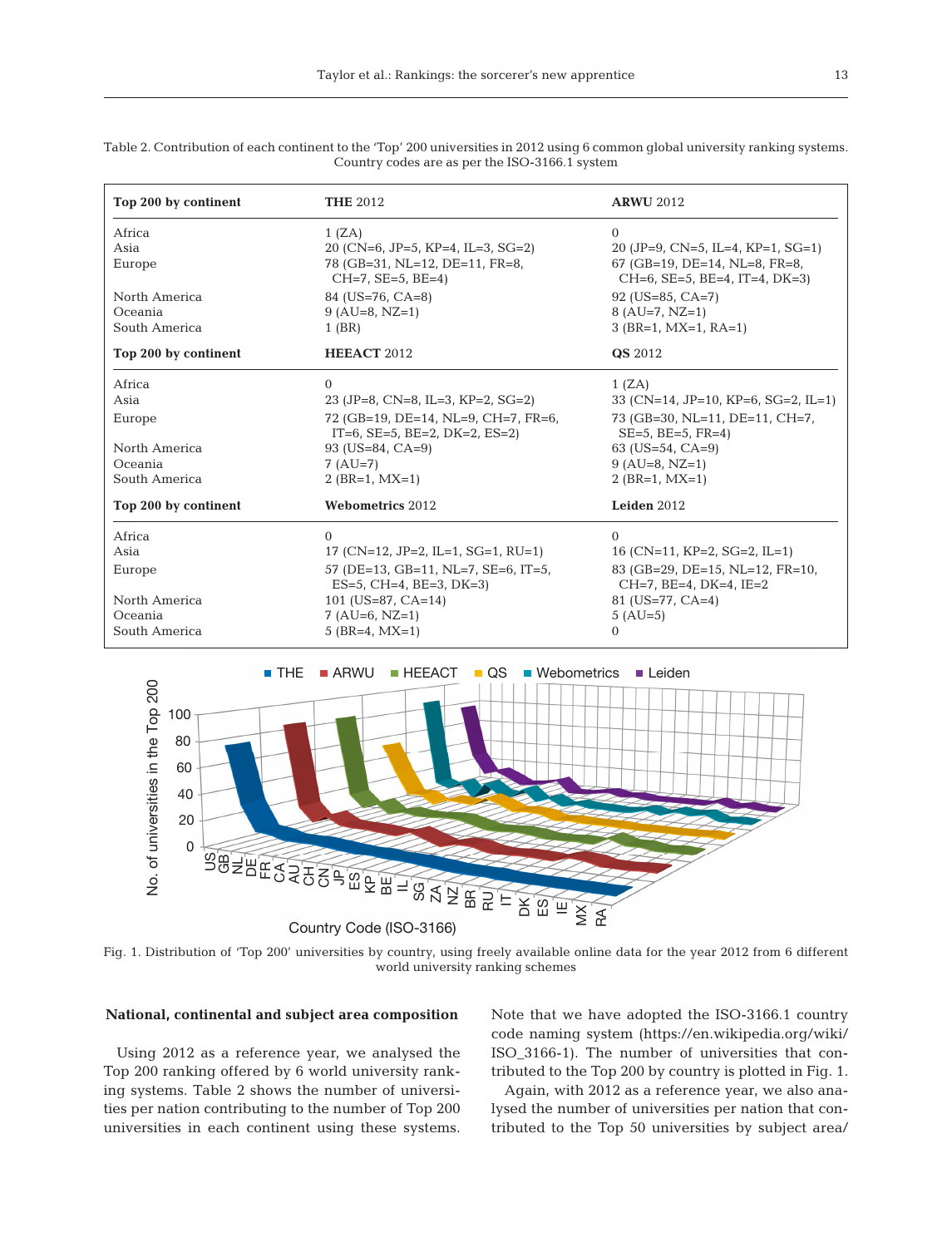| Top 50 by faculty                                            | <b>THE 2012</b>                                                                 | <b>ARWU 2012</b>                                                                   |  |  |  |  |
|--------------------------------------------------------------|---------------------------------------------------------------------------------|------------------------------------------------------------------------------------|--|--|--|--|
| Arts & Humanities<br>Clinical Medicine,<br>Health & Pharmacy | 45 (US=25, GB=10, DE=4, CA=3, AU=3)<br>45 (US=24, GB=7, CA=5, AU=5, NL=2, JP=2) | $\Omega$<br>47 (US=32, GB=7, DE=1, CA=3, CH=2,<br>$AU=1$ , $JP=1$ )                |  |  |  |  |
| Engineering & Technology/<br><b>Computer Sciences</b>        | 45 (US=24, GB=5, AU=3, KP=3, JP=3, CN=3,<br>$CA=2$ , $CH=2$ )                   | 48 (US=31, GB=4, CN=5, JP=3, CA=2,<br>$KP=1$ , $CH=2$ )                            |  |  |  |  |
| Life & Agriculture Sciences/<br>Agriculture                  | 45 (US=24, GB=6, CA=4, AU=3, CH=3, JP=2,<br>$NL=1, SG=1, SE=1)$                 | 47 (US=32, GB=7, CA=3, AU=3, CH=2)                                                 |  |  |  |  |
| Physical Sciences/Natural<br>Sciences & Mathematics          | 48 (US=27, GB=6, FR=4, DE=3, CA=2, AU=2,<br>$CH=2, JP=2)$                       | 48 (US=33, GB=4, JP=3, IL=2, CH=2,<br>$FR=2$ , $DE=1$ , $CA=1$ )                   |  |  |  |  |
| Social Sciences                                              | 48 (US=29, GB=8, AU=5, CA=3, CN=3)                                              | 50 (US=42, GB=5, CA=3)                                                             |  |  |  |  |
|                                                              |                                                                                 |                                                                                    |  |  |  |  |
| Top 50 by faculty                                            | HEEACT 2012                                                                     | Leiden 2012                                                                        |  |  |  |  |
| Arts & Humanities                                            | $\Omega$                                                                        | $\Omega$                                                                           |  |  |  |  |
| Clinical Medicine,<br>Health & Pharmacy                      | 45 (US=32, GB=4, CA=4, AU=2, DE=1, SE=1,<br>$DK=1$                              | 50 (US=36, GB=8, CH=2, IL=1, DE=1,<br>$FR=1$ , $IE=1$ )                            |  |  |  |  |
| Engineering & Technology/<br><b>Computer Sciences</b>        | 45 (US=24, CN=10, GB=3, JP=3, CH=2,<br>$CA=1$ , $NL=1$ , $BE=1$ )               | 50 (US=30, CN=9, GB=2, CH=2, TR=2,<br>$IT=1$ , $DE=1$ , $IR=1$ , $ES=1$ , $AU=1$ ) |  |  |  |  |
| Life & Agriculture Sciences/<br>Agriculture                  | 45 (US=31, GB=6, CA=3, JP=3, NL=1, CH=1,<br>$AU=1$                              | 50 (US=34, GB=11, CH=1, FR=1, IL=1,<br>$KP=1, AU=1)$                               |  |  |  |  |
| Physical Sciences/ Natural<br>Sciences & Mathematics         | 46 (US=29, JP=5, CN=4, GB=4, FR=2, CH=2)                                        | 50 (US=34, GB=3, NL=3, CH=3, DK=2,<br>$CN=1$ , IL=1, $SG=1$ , IE=1)                |  |  |  |  |

Table 3. Comparison of the contribution of each faculty area to the 'Top' 50 universities in 2012 using 4 global university ranking systems for which data were freely and publicly available. Country codes are as per the ISO-3166.1 system

faculty. The results of our analysis for 4 world university ranking systems making these data available are shown in Table 3. Gathering the data into continental components, a very large skew in the data is apparent for all rating schemes as shown in Fig. 2.

Categorisation of the Top 50 universities by subject area/faculty reveals a shocking finding: Africa and South America are not represented at all. Furthermore, despite their strong economies, Australia and New Zealand ('Oceania') hardly make an impact in the Top 50 of each subject area/faculty. The same is true for the whole of Asia in all subject areas/faculties apart from the field of Engineering and Technology/Computer Sciences, where their impact is representative according to all 4 rating systems. While Europe is seen to be on an equal footing in this subject area/faculty, it clearly dominates over Asia in all of the other subject areas/faculties. The most dominant player is North America, which is massively over-represented in all subject areas/faculties.

It seems that rankings are a reflection of the unequal academic division of labour, the latter resulting from the uneven economic and geographical conditions under which both production of knowledge and education occurs across different countries and regions. The academic inequalities that rankings depict can be better explained when critical theories of unequal socio-spatial development, such as the cumulative-causation effect, are used (Amsler &

Bolsmann 2012). The cumulative-causation theory explains why development 'needs' under-development, in our case how highly-ranked institutions 'need' low-ranked ones (Myrdal 1957). In sharp contrast to neoclassical models of development, cumulative-causation theory shows that economic growth increased rather than closed the gap between wealthier and less-privileged/poor socio-spatial entities. Thus, the majority of less powerful and lowranked universities follow the economic 'fate' of the countries/regions they belong to and lag even further behind their prevailing and developed counterparts over time. This is partly substantiated by the Greek case studied below.

Another explanation for the enormous inequality of continental representation across all subject areas/ faculties lies, as we explain below, in 2 psycho-social mechanisms at work in the selection process of how students together with their parents choose a university.

## **Mechanisms at work**

#### Mechanism I: The 'blink mentality'

Typing 'Top 10' into Google.com returns 402 million ranked webpages. This is a phenomenal number and reflects a strong social tendency at work in the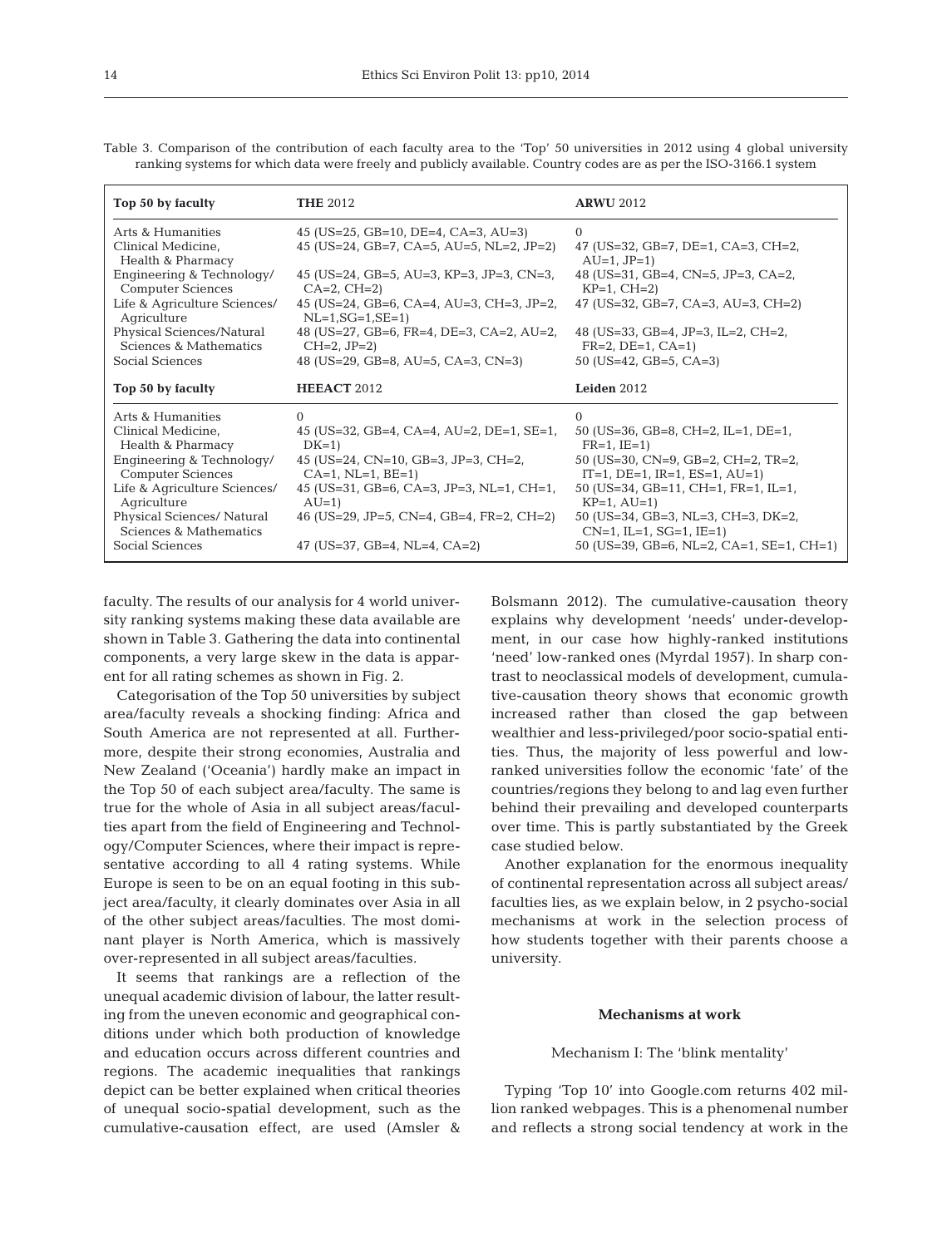

social web. For would-be students of higher education, there are webpages presenting 'top 10 degree subjects for getting a job' and even the 'top 10 universities for joining the super-rich'. Students and their parents act on a range of criteria that influence to some degree their final choice of higher education establishment — tuition fees, the local cost of living, ease of relocation (including returning home during holidays), academic reputation, education quality and post-graduation employment potential. Global university rankings (and the general global perception they have engendered) measure very little of this overall decision-making process, and yet, they are one of the most important opinion-forming yardsticks that constrain people's final choice. It is worth asking ourselves: Why have we become so fixated and dependent on rankings in our daily lives? According to the book '*Blink: the power of thinking without thinking*' (Gladwell 2007), one reason is that instantaneous and unconscious decision-making was, and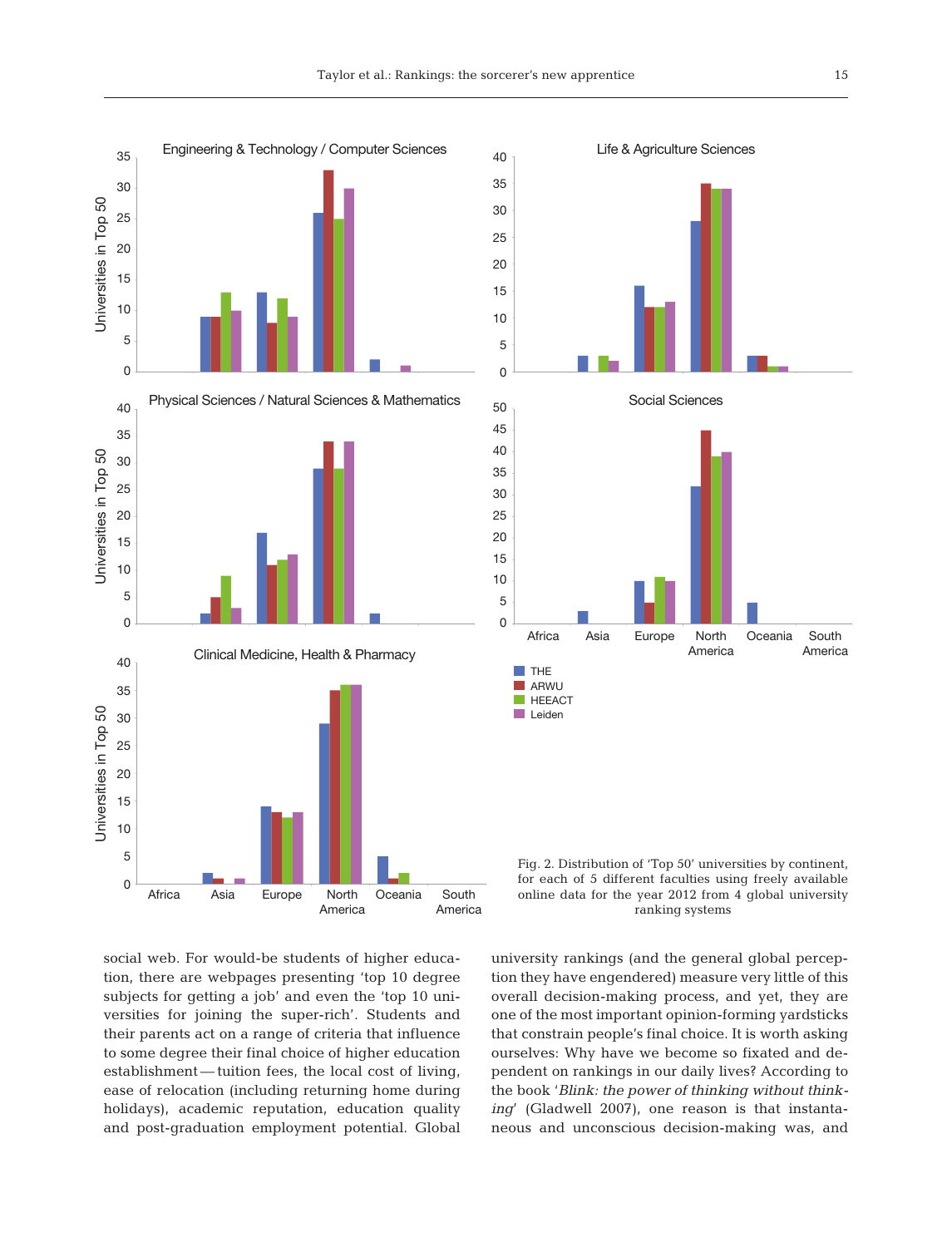still is, part of our survival instinct. Being able to react to potential threats and to exploit potential opportunities in the blink of an eye is one reason our species has not yet disappeared off the face of the Earth. Online rankings feed this survival instinct by helping surfers of large volumes of web content to process information rapidly and to make snap decisions in each clickstream.

In the same way that a photographer's choice of frame and moment 'boxes' reality in space and time, our habit of considering only the first 10 or so ranked entries in an ordered list precludes a thorough assessment of all available items. For example, how often do we delve more than 5 pages deep in a Google search before clicking on a result? And how often do we stop to consider what criteria are being used to rank the search results and whether or not they are valid? Without often realising it, our dependence on rankings and the speedy convenience they offer makes us vulnerable to a process which Herman & Chomsky (1988) called 'manufacturing consent'. The ranker, through their choice of ranking system, guides our perception of what is best and what is not.

## Mechanism II: 'Preferential attachment'

Acting on perceptions acquired from rankings, parents and their children then become agents in the network of universities, preferentially attaching to those establishments they consider to be the 'best'. If the 25 different countries contributing universities to the Top 200 in Fig. 1 had an equal share, then each would contribute 8 universities and Fig. 1 would be a straight horizontal line. Variance would then be expected to be superimposed on this horizontal line by

small differences in the way the different systems calculate their ranking, and due to small differences year on year — a 'normal' (in the Gaussian sense) distribution. Instead, what is seen is a highly skewed (to the left) rank-frequency distribution. Such distributions are commonplace and arise from the action of preferential attachment in complex networks (Newman 2001, Jeong et al. 2003). Statisticians have even created competition models of the dynamics of university ranking changes year on year (Grewal et al. 2008) and found that with greater than 90% probability, a university's rank will be within 4 units of its rank the previous year. Not only are 'the rich getting richer', their privilege is maintained and stable.

Ranking tables have a compelling popularity, re gardless of questions of validity, and of the uses to which the data are put, and of the effects on the organisation of global higher education. Rankings are easily recalled as lists and have quickly become part of 'common-sense' knowledge. Given that global university rankings are a potent device for framing higher education on a global scale, the development of internationally agreed-on principles for good practice is going to be crucial. It is vital that rankings systems are crafted so as to serve the purposes of higher education (Marginson & Van der Wende 2007).

## **'Greece is a special case'**

Last year in an interview on the role of the 'Troika' (the International Monetary Fund, IMF; the European Central Bank, ECB; and the European Commission, EC) in helping struggling economies in the southern periphery of Europe, the head of the IMF, Christine Lagarde, was quoted as saying, 'Greece is a special case'. When it comes to ranking of its uni-

| University                                          | <b>THE</b> |               | <b>ARWU HEEACT</b> |             |                         |      | QS          |             |      | <b>Webometrics Leiden</b> |      |
|-----------------------------------------------------|------------|---------------|--------------------|-------------|-------------------------|------|-------------|-------------|------|---------------------------|------|
|                                                     | 2012       | 2012          | 2012               | 2012        | 2011                    | 2010 | 2009        | 2008        | 2007 | 2012                      | 2012 |
| Aristotle University<br>of Thessaloniki             |            | $\approx 360$ | 347                |             | 451-500 451-500         |      | $401 - 450$ | $401 - 500$ | 430  | 194                       |      |
| University of Crete                                 |            |               | 468                | $451 - 500$ | 451-500                 |      | $401 - 500$ | $401 - 500$ | 437  | 460                       |      |
| National and Kapodistrian<br>University of Athens   |            | $\approx 300$ | 214                | $501 - 550$ | 387                     |      | 177         | 200         | 248  | 268                       |      |
| National Technical<br>University of Athens          |            |               |                    |             | $551 - 600$ $551 - 600$ |      | $401 - 450$ | $401 - 450$ | 356  | 417                       |      |
| Athens University of<br><b>Economy and Business</b> |            |               |                    | $601+$      | $601+$                  |      | $501 - 600$ | $501+$      | 472  | 1269                      |      |
| University of Patras                                |            |               |                    | $601+$      | $551 - 600$             |      | $501 - 550$ | $501+$      | 457  | 556                       |      |

Table 4. Available data for the 'Top' 6 ranked Greek universities. Entires refer to position rank. Year on year statistics for the period 2007−2012 are only available online for the QS Ranking. 2012 data for the ARWU ranking were estimated from online data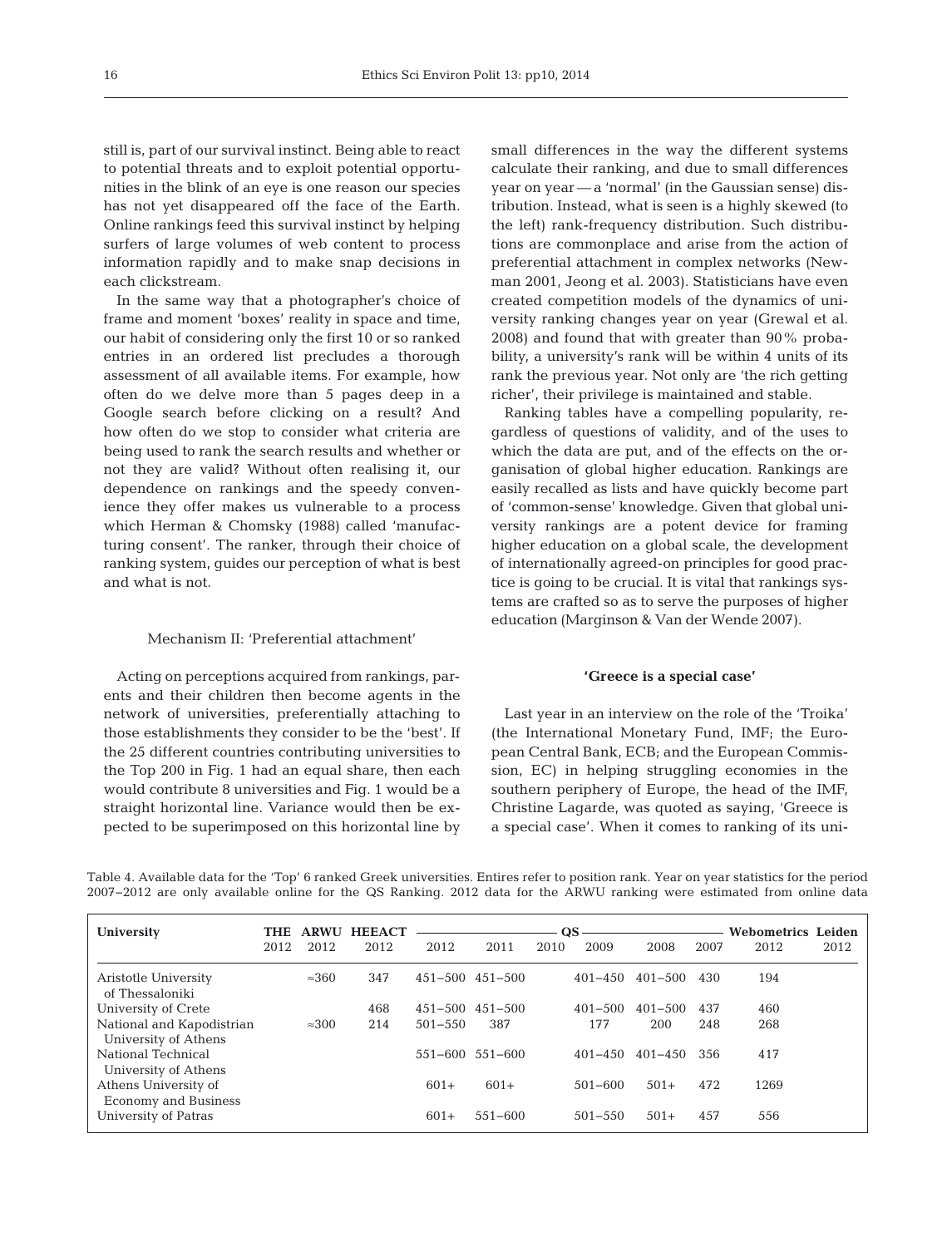versities, we will see that *Rankmart* paints a paradoxical picture of Greece's higher education institutions over the period 2007−2012. We collected the available online data in Table 4.

The QS Ranking shows that all universities (apart from the National and Kapodistrian University of Athens) slid down to the bottom end of the ranking scale over the period 2007−2012. Despite substantially improving its position in the QS Ranking from 2007−2009, even the prestigious National and Ka podistrian University of Athens suffered the same fate in the years that followed. Somewhat surprisingly, the 2012 rankings provided by HEEACT, Webometrics and ARWU show that all universities with the exception of the University of Crete and the Athens University of Economics and Business are performing better than the QS ranking suggests. *Rankmart* suggests that the difference may be attributable to the fact that the QS ranking is reputational survey-dominated whereas the other ranking systems are citation-dominated. It is possible that, in the absence of expert knowledge, opinion-providers are associating rising government debt and escalating socio-political instability with an expected decline in higher education quality and are downgrading Greek universities as a result. The QS ranking is therefore prone to a perception bias. However, while it is true that Greek higher education is facing extreme pressures (Trachana 2013), when assessed by citation-based metrics, their ranks appear to be slightly cushioned against this biasing effect. It should also be borne in mind that time-lag factors on the scale of 1 to 2 yr frequently exist between the appearance of publications and the citations they accrue. This creates uncertainty in the analysis of data (particularly post-2012), but it is expected that the somewhat longer-term trends described above for the period 2007–2012 are indicative of the expected trend also in the post-2012 period.

In the context of citation impact, Van Noorden (2012) compiled data for the contribution of each country to the top 1% of the highest-cited articles, and ranked the results. Greece is extremely highly ranked in this world list (13th position), ahead of much stronger economies such as Canada and France. In particular, while the US required 311 975 publications to account for its 1.19% share of the most highly-cited articles, Greece achieved an almost equal share (1.13%) with just 9281 published articles. In terms of citation impact, Greece is actually faring surprisingly well in research performance. This points toward a possible explanation for the large deviation in the results of the different ranking

systems in the case of Greece. While funding of its 'real economy' has totally collapsed as a result of the impact of the 2008 Eurozone crisis and the diversion of expenditure towards debt repayment, the QS ranking reflects a perception that Greek universities are in decline, while at the same time the ARWU, HEEACT and Webometrics rankings are reflecting research accomplishment. In most nations, the level of basic research capacity is largely determined by the level of public and philanthropic investment (Marginson 2006a), but in Greece it appears that research quality is being sustained by sheer effort and the international collaborations of Greek academics. Our analysis of the available ranking information for Greek universities suggests that

• There is a very large deviation in the ranking of Greek universities according to the different ranking systems

• There is suggestion of a strong perception bias in the QS ranking

• There is a contradiction between observable trends in the ARWU ranking and QS rankings over the period 2007−2012, which is related to the maintenance of a stable source of citations.

The contradiction between the ARWU and QS ranking of Greek universities echoes the results of a recent comparison of QS and ARWU rankings on the global scale performed by Jöns & Hoyler (2013). Their study revealed that differences in the ranking criteria used produce partial and biased, but also very different and uneven, geographies of higher education on the global scale. The authors suggested that the emergence of these 2 rankings in particular reflects a radical shift in the geopolitics and geo-economics of higher education from the national to the global scale that is prioritising academic practices and discourses in particular places and fields of research. The authors also suggested that these rankings are having a significant public impact in the context of the on-going neo-liberalization of higher education and reveal a wider tension in the global knowledge-based economy:

An examination of different geographical scales and individual ranking criteria provided further evidence that both league tables [world rankings] produce highly partial geographies of global higher education that are to some extent reflective of wider economic and sociocultural inequalities but also convey a very narrow view of science and scholarship, namely one that can be captured by Anglophone neoliberal audit cultures (Jöns & Hoyler 2013, p. 56).

The case of Greece is no exception to this picture and presents uneven results that depend on which ranking system is applied. While not obvious, there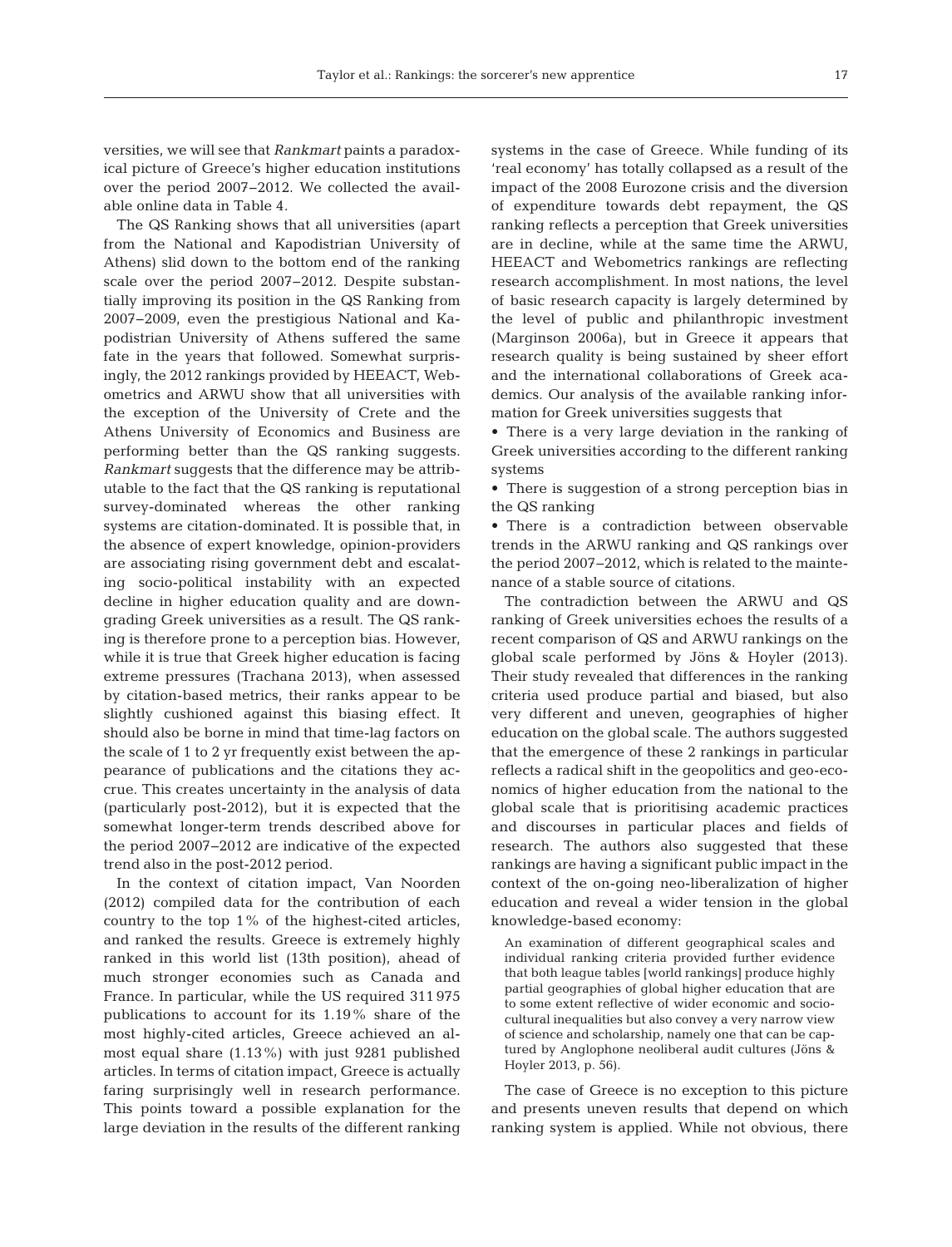are signs that successive Greek governments are responding to rankings. In recent years, emphasis has been placed on securing the role of Greek science in European projects in particular. In parallel, there is a trend towards liberalization of private higher education institutions. While the funding tap has effectively been switched off to state universities, more private colleges and for-profit educational institutions have started to appear. There are currently 25 such institutions, but at the moment they are manufacturing prestige by paying for the validation of their degrees by accredited universities and institutions in the US and the UK. On 9 July 2012, the Troika pressed Greek authorities to progress towards full recognition of degrees granted by private colleges operating as franchises of foreign universities in Greece, part of a plan to liberalize the country's higher education sector. This is confirmed by the findings reported by the 2013 annual report 'Greek higher education institutions in the world rankings' (Interuniversity Higher Education Policy Network 2013), which used data from the Webometrics Ranking over the years 2011−2013. The report revealed that Greek private education institutions are starting to be noticed overseas, as evidenced by the fact that they are being evaluated by world rankings like Webometrics in spite of constitutional and other bans (Interuniversity Higher Education Policy Network 2013). For example, out of the 64 Greek institutions or structures appearing in the 2013 Webometrics Ranking, 23 are universities, 16 are Technological Educational Institutions (TEIs), 20 are private structures, 2 are military academies, 2 are schools of music, and 1 is mysteriously classified as 'other'. Despite making up 25/64 (or 39%) of all Greek higher education institutions, only 3 of these private education institutions can be found in the top third of the 21 250 institutions appearing in the 2013 Webometrics Ranking list (Interuniversity Higher Education Policy Network 2013). The authors of the Interuniversity Higher Education Policy Network (2013) report concluded that private higher education institutions in Greece are of low quality compared to their public counterparts:

at the base of this evaluation, the view that these [private education institutions] are low-level educational structures is substantiated, with a tendency towards further deterioration and in every case they have a much worse ranking than the public higher education institutions (Interuniversity Higher Education Policy Network, 2013, p. 17).

Interestingly, the report also compared indicators for Greek higher education institutes with other EU member states of similar GDP and found that Greek higher education institutions are by no means inferior to those in European countries with GDP comparable to that of Greece. However, the report also recognized that the distance between the better and 'less good' institutions is growing (Interuniversity Higher Education Policy Network 2013), suggesting a change away from a systemic (social democratic) approach towards a neoliberal outlook based on individual institutions, i.e. towards a logic of 'excellence':

The new laws for higher education supported the need for its existence [TEI 'excellence'] and laid the foundations for its legalization not so much in the development and improvement of a satisfactory institution, but in the more generalized discrediting of the Greek public university (Interuniversity Higher Education Policy Network 2013, p. 5).

Summarizing this section, with the passing of each subsequent year from 2007 to 2013, Greek universities appear to follow the cumulative-causation effect described in the section above entitled 'National, continental and subject area composition'. Ranking systems that are reputational survey-based like the QS ranking are imitating the credit agencies' perception of Greece's economy and are driving a devaluation of the status of Greece's state universities. National policy makers are then using these rankings to justify implementing a neoliberal agenda supporting the drive to large-scale privatisation of Greece's universities and research institutes. The paradox is that Greece's research output from public institutions is maintaining its high international quality impact as reflected by citation-based rankings. Ironically, if cost was a strongly weighted indicator in ranking systems, Greece would have a glowing place, since its undergraduate education, and a significant part of its post-graduate education, is still free.

## **THINKING IT THROUGH**

#### **The causes**

We have seen how rankings have become popular, hierarchical and entrenched, but that in their current form, they are irreproducible and also invalid measures of the 'quality' of universities. We have argued that one key mechanism behind their popularity is 'blink mentality'. With the advent of the social web where instant one-dimensional ordered lists like rankings have become a simple device for helping end-users make numerous instant decisions, the blink mentality comes to the fore as they process large volumes of data. We also claim that the main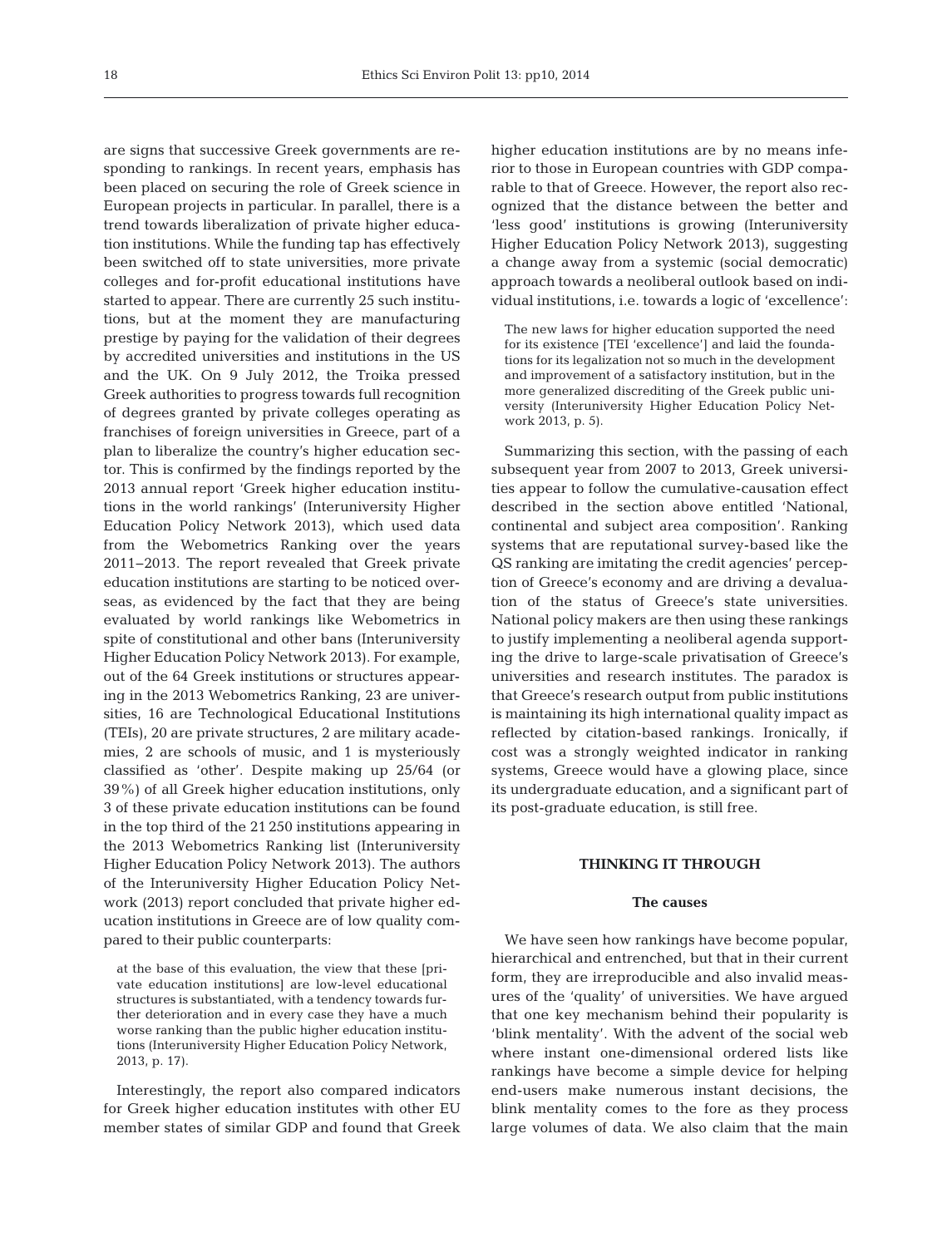mechanism responsible for the rise of an elite cohort of universities is 'preferential attachment'. This was acutely present in the distribution of the top 200 universities by country. The nature of the blink mentality necessitates that end-users of rankings train their eyes on the top part of the ranking lists, and this selection effect dramatically changes the dynamics of their interaction with the entire network of universities. They are drawn to and tend to reinforce the top universities by preferentially attaching to an elite core. The popularity of rankings and, in particular, the way they are easily interpreted by non-expert policy makers, has created an image that they are the standard against which higher education quality should be benchmarked and assessed. This process has entrenched them on the global scale with sometimes disastrous consequences as we have described. However, we have also seen that all of the ranking systems are invalid to a large degree. There is no consensus on which variables should be used as direct measures or even as proxy indicators. There is also no consensus on how many of them there should be. Ranking systems that aggregate and combine the variables using arbitrary or subjectively-chosen weights cannot be relied upon. The results of the ranking process are inconsistent even when methodological tweaking is kept constant (e.g. by comparing universities during a given year). The results are also not reproducible due to a lack of transparency in the sharing of source data. Another very important problem involves the end-users of rankings. They see rankings as a holistic measure of universities rather than a measure of their research performance in certain fields:

Holistic rankings become an end in themselves without regard to exactly what they measure or whether they contribute to institutional and system improvement. The desire for rank ordering overrules all else. Once a rankings system is understood as holistic and reputational in form it fosters its own illusion (Marginson 2006a, p. 8).

## **The effects**

Global rankings have generated international competitive pressures in higher education. On this they have also superimposed a layer of competition on established national higher education systems (Marginson 2006a). In some countries, like Japan and Greece, the effect has been to make national universities less attractive and also more vulnerable to their own people. Their best clients, the best students, are increasingly likely to cross the border and slip from their grasp. This is especially damaging in emerging nations that lack capacity in research and communications technologies. While only certain kinds of universities are able to do well in global rankings, other institutions are being pushed towards imitation regardless of their rank.

#### Effect 1: Globalisation of higher education

Global higher education is changing rapidly for 4 key reasons. Firstly, policy-makers have understood that higher education is a principal source of wealth creation, and that skilled citizens are healthier, more prosperous and have the knowledge to contribute to society throughout their lives. As a result there has been a rapid growth in the global research population and the academic social web. This in turn has led to a large increase in mobility and global knowledge production and dissemination (Hazelkorn 2013). Secondly, participation in 'world-class' research de pends on the ability of nations to develop, attract and retain talent. However, despite global population growth, the availability of skilled labour is actually declining. In 2005, young people represented 13.7% of the population in developed countries but their share is expected to fall to 10.5% by 2050 (Bremner et al. 2009). In response, governments around the world are introducing policies to attract the most talented migrants and internationally mobile students, especially postgraduate students in science and technology (Hazelkorn 2013). Thirdly, the quality of individual higher education institutions as a whole (teaching and learning excellence, research and knowledge creation, commercialisation and knowledge transfer, graduate employability) has become a strong indicator of how well a nation can compete in the global economy (Hazelkorn 2013). This has produced a bias in favour of demonstrating value-formoney and investor confidence. Last, but by no means least, students (and their parents) who are paying for higher education as consumers, are selecting institutions and education programmes according to their perception of return on investment, i.e. by balancing the cost of tuition fees and the cost-of-living with career and salary-earning potential. Rankings feed their needs and the needs of many other different stakeholders by apparently measuring the quality of the educational product. Employers use them to rank new recruits by their perceived level and capability. Policy makers and university administrators use them as proxies of performance, quality,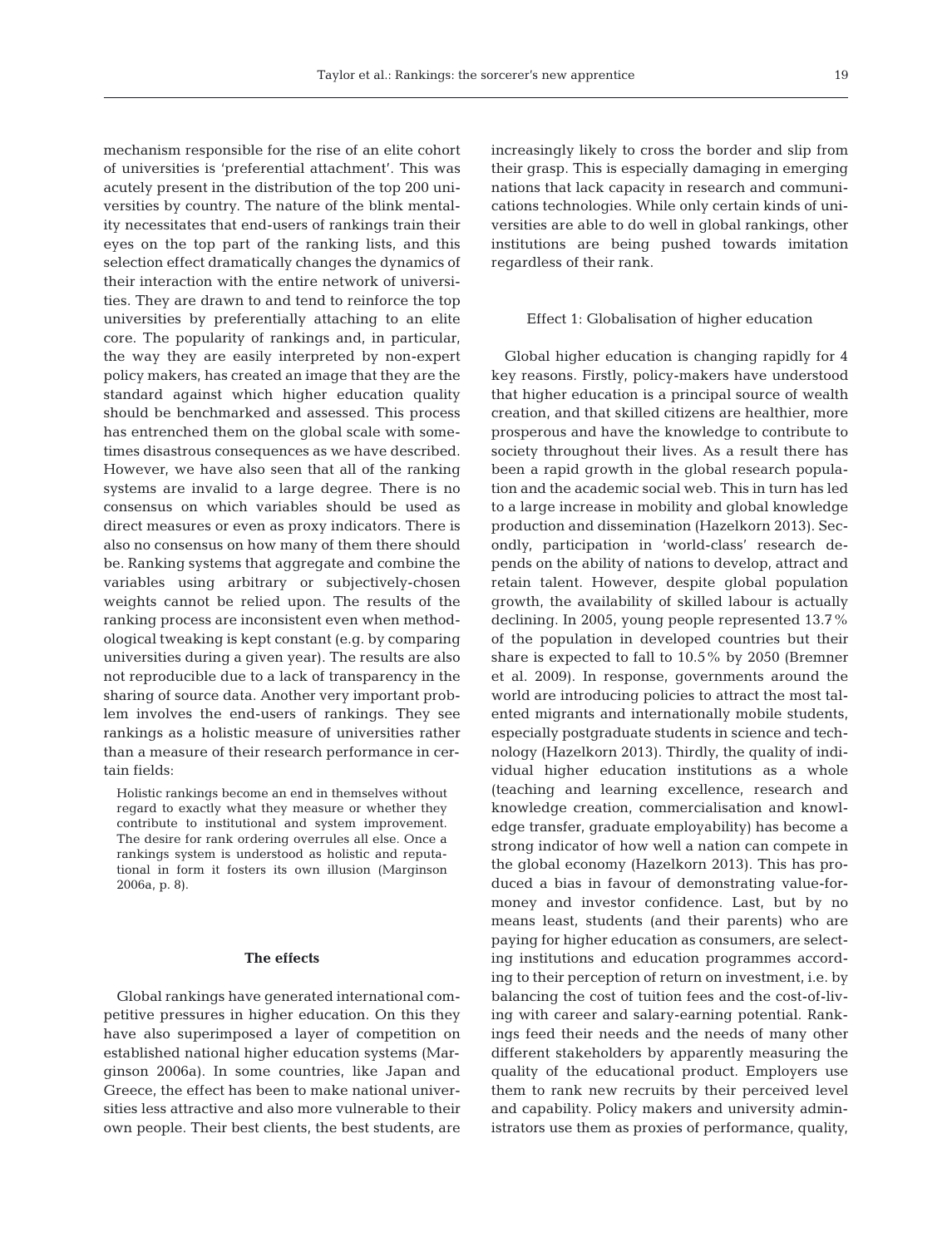status and impact on the national economy. For the public, they provide an at-a-glance check of the performance and productivity of higher education institutes funded by tax payers' money.

#### Effect 2: Authoritarian irresponsibility

Lobbying of decision makers by ranking agencies has brought them financial dividends but has damaged the global higher education landscape by creating the perception of 'good' and 'bad' universities. The rankers have let out a beast. They have supported and have reproduced an expanding scale of educational inequality, and are now trying to warn people that the rankings should be handled with care; but the responses by rankers to criticisms of their ranking systems verges on schizophrenia. In one breath they tell us that, 'no university ranking can ever be exhaustive or objective' (Baty 2012), and in another breath that, '[the rankings] can play a role in helping governments to select potential partners for their home institutions and determine where to invest their scholarships' (Baty 2012). Why don't governments cut out the ranking middle-men and simply ask the experts their own academics? Governments also are contradicting themselves:

We are blessed in Britain to have a world-leading higher education sector. Our universities are a great source of strength for the country and their role— in an increasingly knowledge-based economy— is becoming more and more central to our future prosperity. Universities are also becoming increasingly central to our future social prospects (Social Mobility and Child Poverty Commission 2013, p. 2).

The UK government's Social Mobility and Child Poverty Commission (2013) then goes on to show how the proportion of state-educated pupils attending elite 'Russell Group' universities (the club of UK research-intensive universities that includes Oxford and Cambridge, as well as the London School of Economics and Imperial College) has declined since 2002, and that the UK's 'most academically selective universities are becoming less socially representative' (Wintour & Adams 2013). This is despite 'the growing evidence base that students from less advantaged backgrounds tend to outperform other students with similar A-level grades on their degree' (Wintour & Adams 2013). So which is it? Enabling able students to fulfil their potential is central even to economic efficiency. We agree with the man behind the THE Ranking when he says that,

The authority that comes with the dominance of a given ranking system, brings with it great responsibility… All global university ranking tables are inherently crude as they reduce universities and all their diverse missions and strengths to a single, composite score… One of the great strengths of global higher education is its extraordinarily rich diversity and this can never be captured by any global ranking, which judges all institutions against a single set of criteria (Baty 2012)

This is the best argument we have heard yet for immediately abandoning his ranking the THE Ranking. There is, as we have seen, absolutely no mathematical basis for arbitrary choices of indicator weights and, as we have also seen, there is not even a consensus over which indicators should be included. In fact, the field of multi-parametric indexing is still in a state of early evolution while researchers work towards a meaningful protocol for their general calculation and evaluation. As such, policy makers have jumped the gun. They should have trusted the advice of academic experts and waited until a representative, reproducible and reliable (the 3 'R's) methodology can be designed. Instead they have chosen to side with an opportunistic ranking lobby. This is power and irresponsibility.

## Effect 3: Academic mutinies

In 2007, there was a mutiny by academics in the US. They boycotted the most influential university ranking system in use in the country, the *US News and World Report*, claiming that the ranking is based on a dubious methodology and on spurious data (Butler 2007). Presidents of more than 60 liberal arts colleges refused to participate in providing data for the report, writing that the rankings, 'imply a false precision and authority' and 'say nothing or very little about whether students are actually learning at particular colleges or universities' (Enserink 2007, p. 1026). In 2006, 26 Canadian universities revolted against a similar exercise by Maclean's magazine. Soon after, academics in highly influential universities including MIT, CalTech and Harvard began rebelling against another ranking, the impact factor, and started a challenge to the conventional publishing system that they saw as costly, slow, opaque and prone to bias, and which had erected barriers to access to potential readers (Taylor et al. 2008). They boycotted key culprit journals and began issuing mandates in institutes for academics to self-archive and peer-review each other's articles. The mutiny is still gathering momentum and the fall-out is unforeseeable. If one considers for a moment the near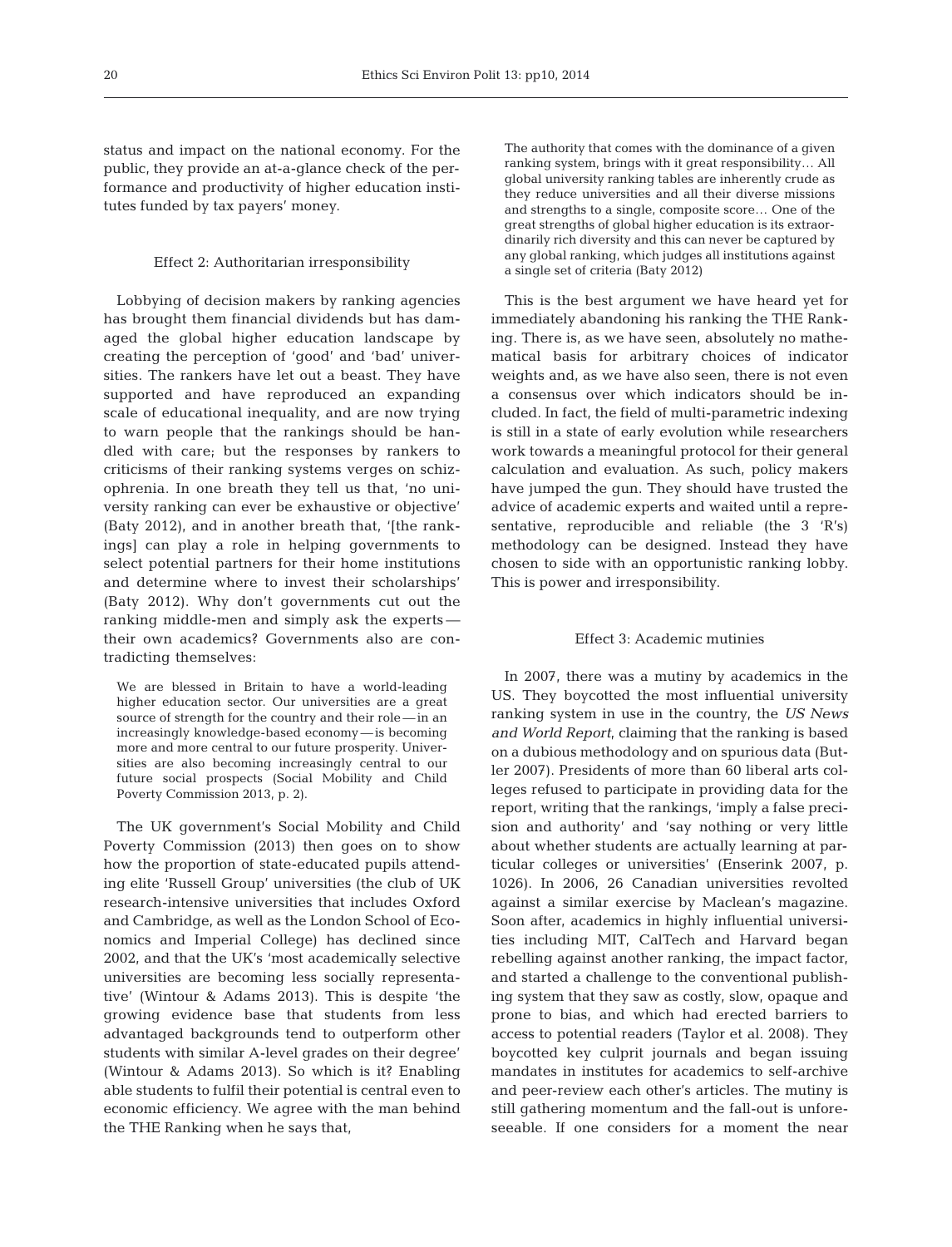absence in the top rankings of nations such as Germany, Japan and South Korea that drive world-class economies, it is easy to ask: Who and what are the rankings really representing? There is growing potential for a global mutiny in higher education caused by rankings. The critics take aim not only at the rankings' methodology but also at their undue influence. For instance, some UK employers use them in hiring decisions (Enserink 2007). MIT, Cal-Tech and Harvard did not only rebel against the ranking schemes; they also established *OpenCourse-Ware*, a platform for providing free, online open access to teaching materials and resources produced by their faculty staff. In one fell swoop they made a huge contribution to knowledge conservation. As we will discuss below, 'cloud' education is vital for the sustainability of higher education in countries suffering from 'brain drain'.

# Effect 4: Brain drain and the threat to global knowledge conservation

The brain drain of highly skilled professionals fleeing the crisis in southern Europe is a brain gain for the countries to which they migrate. This has a significant impact on higher education and research at both ends, as universities and research centres must adjust to the new conditions brought about and have to strive to retain potential creators of knowledge and therefore wealth. Most skilled expatriates have the willingness and capacity to contribute to the development of their new host country. The gap they leave behind is sorely felt at home and the new beneficiaries of their talent have a social responsibility to support information and distributed computing technologies that enable distance cooperation. In this way, a digitally literate generation of young people will be able to continue to benefit from the knowledge acquired by their peers. Knowledge can be conserved via virtual classrooms and virtual laboratories, or by remote access to rare or expensive resources of colleagues in host countries and will help keep afloat small, low-budget universities at home by providing them access to the infrastructure and quality of large, foreign ones. Such approaches are needed if a segregation of nations into high and low knowledge capital is to be avoided. Brain drain without knowledge conservation will simply lead to intellectual and cultural extinction of nations (Wilson et al. 2006). The impact of this on the global scale, while not yet fully understood, is irreversible.

## Effect 5: Ranking agencies are under pressure

Well aware of their influence, and also the criticisms, the rankers themselves are starting to acknowledge that their charts are not the last word. The ARWU Ranking website has a pop-up window warning that: 'there are still many methodological and technical problems' and urges 'caution' when using the results. In a self-critique of the THE Ranking, Baty (2012) explained that it 'should be handled with care'. In response to the critics, some rankers are also continuously tinkering with their formulas. But this opens them up to another criticism, namely that this invalidates comparisons of the results of their ranking system over different years. They are losing their grip. In another attempt to boost their credibility, big players in the ranking game (UNESCO European Centre for Higher Education in Bucharest and the Institute for Higher Education Policy in Washington, DC) founded the International Rankings Expert Group (IREG) in 2004. During their second meeting, convened in Berlin from 18 to 20 May 2006, they set forth principles of quality and good practice in higher education institute rankings called the 'Berlin Principles' (IREG 2006). They stress factors such as the importance of transparency, relevant indicators and the use verifiable data. The principles are very general in nature and focus on the 'biggest common denominators' be tween ranking systems. Sounds good? It turns out that it was simply a public relations exercise. Most of the rankers are still not yet compliant with their own agreed principles (Enserink 2007). In a worrying recent turn, the IREG Executive Committee at its meeting in Warsaw on 15 May 2013 decided to grant QS the rights to use the 'IREG Approved' label in relation to the following 3 rankings: QS World University Rankings, QS University Rankings: Asia and QS University Rankings: Latin America. With all of the systematic problems inherent to *Rankmart*'s ranking systems still to be addressed, it is not possible to believe the results of an auditing and approval process. With powerful ranking companies using their own lobbies to approve themselves, this is a dangerous precedent. What is needed, in addition to a truly independent commission free from self-interests, is a clear statement of the purpose of the rankings, as measuring excellence is clearly not the same as measuring the quality of teaching, cost, graduate employability or innovation potential (Saisana et al. 2011). 'It is important to secure "clean" rankings, transparent, free of selfinterest, and methodologically coherent - that create incentives to broad-based improvement' (Marginson & Van der Wende 2007, p. 306).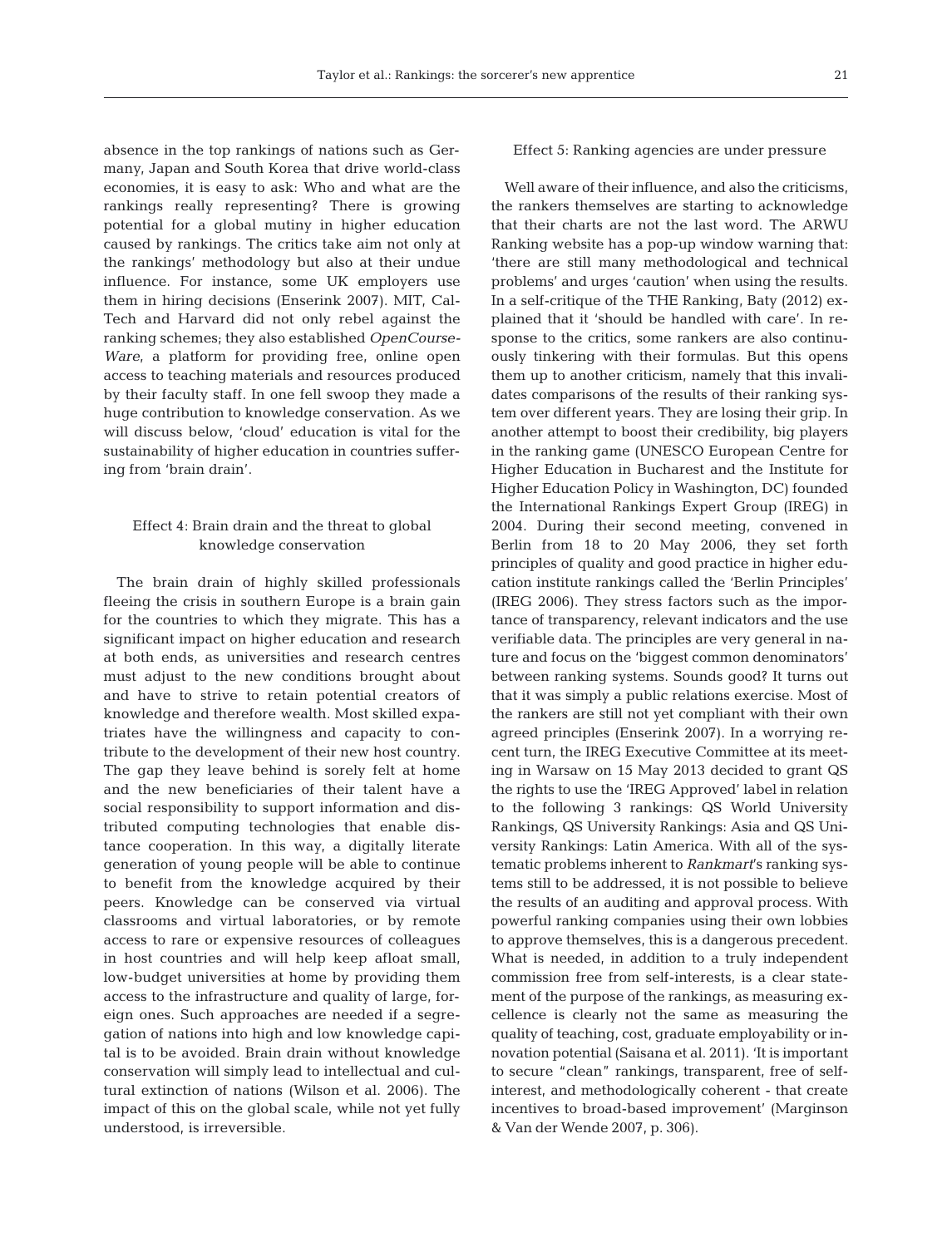In league tables and ranking systems, ranks are often presented as if they had been calculated under conditions of certainty. Media and stakeholders take these measures at face value, as if they were unequivocal, all-purpose yardsticks of quality. To the consumers of composite indicators, the numbers seem crisp and convincing. Some may argue that rankings are here to stay and that it is therefore worth the time and effort to get them right. Signs are that this is incorrect. Rankings are coming under mounting pressure. As their negative effects take root, resistance to them will grow, and new and better modes will be developed. This is what happened with journal impact factors. Resistance to them gave birth to open access, open source, open repositories, *OpenCourseWare* and institutional mandates for self-archiving. Another important initiative is the San Francisco Declaration on Research Assessment (DORA; http:// am. ascb. org/ dora/), produced by the American Society for Cell Biology (ASCB) in collaboration with a group of editors and publishers of scholarly journals:

There is a pressing need to improve the ways in which the output of scientific research is evaluated by funding agencies, academic institutions, and other parties… [there exists]

• the need to eliminate the use of journal-based metrics, such as Journal Impact Factors, in funding, appointment, and promotion considerations;

• the need to assess research on its own merits rather than on the basis of the journal in which the research is published.

The jury is still out on the construction of multiparametric indices. When it comes back in, be ready for a surprise.

## **The solutions**

It should be possible to understand worldwide higher education as a combination of differing national and local traditions, models and innovations — in which some universities do better than others but no single model is supreme. There could be a large range of possible global models (Marginson 2006a). In a very recent report for UNESCO, Hazelkorn (2013, p.1) asked the question: 'Should higher education policies aim to develop world-class universities or should the emphasis be on raising standards worldwide, i.e. making the entire system world-class?'

Her report ends by explaining very clearly that the development of an elite group of world-class universities is 'the neoliberal model' while the development of a world-class system of higher education is 'the

social democratic model'. We have seen that the current state of affairs and the host of harmful effects produced by the rampant rankings of apprentice ranking agencies is due to the former. As with the US academic mutiny of 2007, the problems are giving birth to new solutions that have the potential to put social democracy back on the map.

The Leiden Ranking is the only ranking system in *Rankmart* that does not aggregate weighted indicators. Instead, it uses a simple counting method for calculating ranks based on the rank of each university according to each indicator treated separately (Waltman et al. 2012). Its indicators are also correctly normalised to account for differences existing be tween subject areas/faculties, and it does not rely on data supplied by the universities themselves and avoids potential bias associated with self-inflationary policies. However, like the HEEACT Ranking, the Leiden Ranking focuses exclusively on research performance, and it limits these data to only journals listed in the Web of Science. This is problematic due to the existence of a power law associated with journal impact factors (Taylor et al. 2008). The Leiden Ranking also assesses universities as a whole and therefore cannot be used to draw conclusions regarding the performance of individual research groups, departments or institutes within a university. It also does not attempt to capture the teaching performance of universities. In a very welcome step, the designers of the ranking themselves admit that the ranking focuses exclusively on universities' academic performance, and we give them credit for noting that scientific performance need not be a good predictor of its teaching performance (Waltman et al. 2012). Furthermore, other 'input' variables such as the number of research staff of a university or the amount of money a university has available for research, are not taken into account and again, the authors of the ranking explain that this is due to a lack of accurate internationally standardized data on these parameters (Waltman et al. 2012).

A second interesting development is from the Centre for Higher Education Development (CHE) in Gütersloh, Germany (www.che.de), which assesses German university departments and assigns them to more 'fuzzy' top, middle and lower tiers. It also allows the user to choose which indicators they want to use to sort universities. CHE collects survey data from faculty and students. These data are used to generate specific comparisons between institutions of re search, teaching and services within each separate discipline and function. The CHE data are provided via an interactive web-enabled database that permits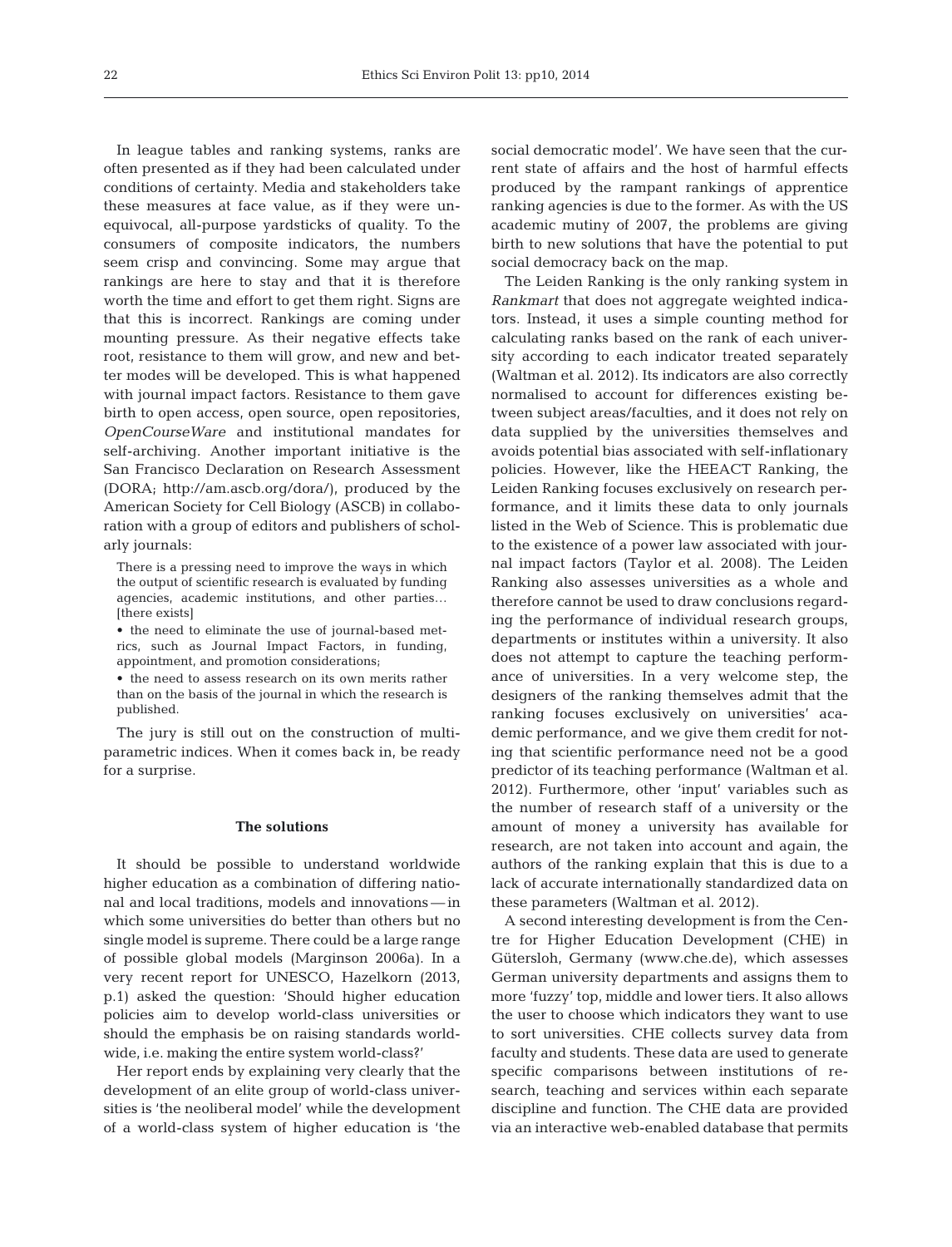each student to examine and rank identified programmes and/or institutional services based on their own chosen criteria (CHE 2006). The idea of basing the classification on fuzzy sets and what we call 'interactive ranking' is something we strongly support. While the CHE data themselves are subject to the same problems described in the section on *Rankmart*, it does offer a new and less problematic methodology. Those interrogating the data decide themselves which indicators meet their desired objectives; this is healthy acknowledgement that 'quality is in the eye of the beholder'. The CHE rankings dispense with the holistic rank ordering of institutions, noting that there is no 'one best university' across all areas (Marginson 2006a).

The real problems start to arise when rankings try to be both heterogeneous and comprehensive at the same time. The attraction of a single score judging between entities that would otherwise be impossible to compare is logical, but statistically-flawed. 'A ranking can be heterogeneous (universally applicable) as long as it doesn't try to be too comprehensive (including all possible variables); it can be comprehensive as long as it doesn't try to measure things that are heterogeneous' (Gladwell 2011, p. 3).

For several years, Jeffrey Stake, a professor at the Indiana University law school, has run a Web site called 'the Ranking Game' (http://monoborg.law. indiana.edu/LawRank/play.shtml). It contains a spreadsheet loaded with statistics on every law school in the US and allows users to pick their own criteria, assign their own weights and construct any ranking system they want. Stake's intention is to demonstrate just how subjective rankings are, to show how determinations of 'quality' rely on arbitrary judgments about how different variables should be weighted (Gladwell 2011). Rankings, it turn out, are full of implicit ideological choices, like not including the price of education or value for money, or efficacy (how likely you are to graduate with a degree): 'Who comes out on top, in any ranking system, is really about who is doing the ranking' (Gladwell 2011, p. 13).

It is vital that rankings systems are crafted so as to serve the purposes of higher education, rather than purposes being reshaped as an unintended consequence of rankings (Marginson & Van der Wende 2007). Gladwell (2011) eloquently expressed the difficulty of creating a comprehensive ranking for something as complex and multi-faceted as higher education. The reality is that the science of how to construct multi-parametric indices is still embryonic and disputable. Multi-parametric indices reflect the

diachronic, ontological and epistemological tension between the need of simplification and quantification on the one hand, and the apparent integrative and qualitative character of phenomena on the other. The limited socio-economic interests commonly represented through the ranking systems and the fact that they tell us little in relation to social exclusion and stratification should also be taken into account. In any case, ranking systems should be subject to theoretically informed analysis and discussed within a wider framework that encompasses society, economy, restructuring and the underlying uneven forces that determine such procedures. If analysed from a critical realist perspective, it is possible perhaps that rankings may be able to offer estimates that are helpful for comparative analyses between different academic systems and environments. Having said that, intricate and socially and historically determined procedures such as knowledge production, academic performance and teaching quality, are not easily reducible to simple quantitative groupings and categorisation. This was also verified by Bollen et al. (2009), who, in the content of research impact, performed a principal component analysis of 39 scientific and scholarly impact measures and found that impact is a multi-dimensional construct that cannot be adequately measured by any single indicator − in particular citation counts. Their analysis included social network statistics and usage log data, 2 important alt-metrics parameters.

The semantic web, armed with metadata harvesting tools, provides a rich source of new information that should also be harnessed to support the assessment of higher education. Our belief is that alt-metrics have a central role to play. Perhaps a system like that proposed by the CHE in Gütersloh or the new U-multirank (www.u-multirank.eu/) can be expanded to include indicators related to the real educational experiences of students, i.e. how they perceive their educational training, the quality of contact time, tuition fees, the cost of living, future job prospects and social development. Such things can even be crowdsourced to students who can rate universities and the departments (and even staff) with which they have experience. This source of collective wisdom is extremely valuable and should be given more prominence. In the context of research assessment, alt-metrics are gaining in popularity as early indicators of article impact and usefulness. Why is this so? The fundamental reason is that traditional citations need time to accrue and hence they are not the best indicator of important recently published work. Alt-metrics appear more rapidly. A typical article is likely to be most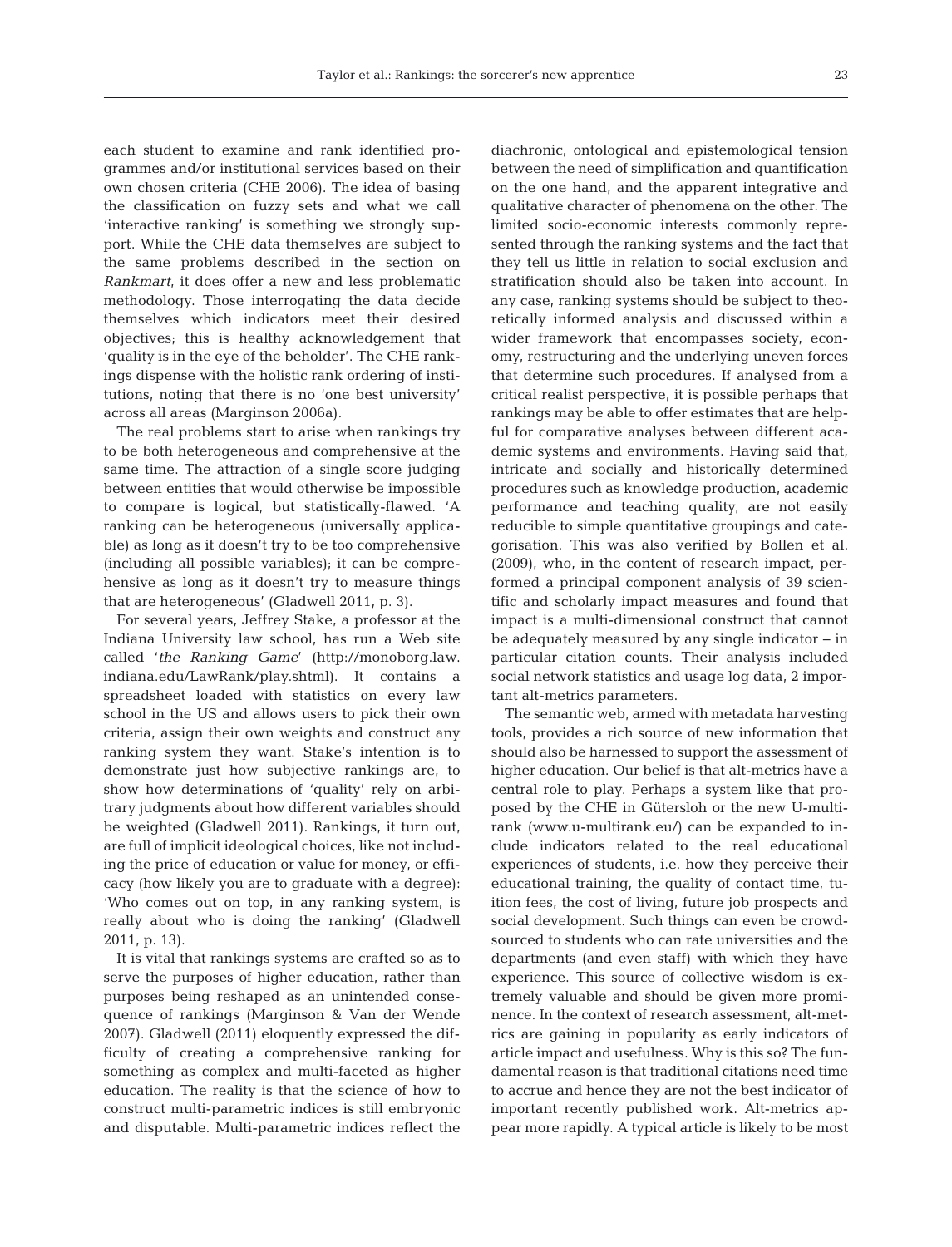tweeted on its publication day and most blogged within a month or so of publication (Thelwall et al. 2013). The fact that citations take typically over a year to start accumulating casts into doubt the annual validity of rankings that rely heavily on citation counts. Social media mentions, being available immediately after publication (and even before publication in the case of preprints), offer a more rapid assessment of impact. Evidence of this trend was published in a paper last year by Shuai et al. (2012), who analysed the online response to 4606 articles submitted to the preprint server arXiv.org between October 2010 and May 2011. The authors found that Twitter mentions have shorter delays and narrower time spans and their volume is statistically correlated with the number of arXiv downloads and also early citations just months after the publication of a preprint. Brody et al. (2006) described how early web usage statistics can be used as predictors of later citation impact, and Taraborelli (2008) outlined how social software and distributed (bottom-up) methods of academic evaluation can be applied to a form of peer-review he called 'soft' peer-review. In the context of crowdsourcing student opinion about the quality of their higher education, alt-metrics appear to have the potential to be fast, transparent and more objective. More evidence supporting crowdsourcing comes from a recent paper published in the journal PLOS One that developed a method to derive impact scores for publications based on a survey of their quantified importance to endusers of research (Sutherland et al. 2011). The process was able to identify publications containing highquality evidence in relation to issues of strong public concern. We see alt-metrics as a welcome addition to the toolbox for assessing higher education quality.

Universities can be very complex institutions with dozens of schools and departments, thousands of faculty members and tens of thousands of students. In short, as things stand: 'There's no direct way to measure the quality of an institution — how well a college manages to inform, inspire, and challenge its students' (Gladwell 2011, p. 6).

## **CONCLUSIONS**

Picking a university to attend can be a harrowing experience for students and their parents, and can resemble an exercise in e-shopping. Rankings appear to offer a quick-fix solution. However, as we have shown, the rankings have been produced by apprentices. They are a quick-fix precisely because, like the sorcerer's apprentice tired of doing chores, the ranking agencies are not skilled in the handling of multi-dimensional data and have come up with a simpleton's 'solution'. They have let out a beast that has been reproducing and exaggerating global higher education inequality. The inequalities produced by global economics and production, and academic hierarchy are then reproduced by the ranking system, which serves as a commercial and stratifying tool at the service of global academic competition. This system is now threatening to destroy not just national higher education systems, but also the sustainability of local and cultural wisdom. Metrics have made their way into many spheres of academia, and the same old problems keep resurfacing, viz. the inaccuracy of single-parameter metrics to capture holistic features as well as inconsistencies between various multi-parametric indices. Taylor et al. (2008) argued that the citation-based impact factor was responsible for creating and exaggerating a journal monopoly that laid siege to science. Lessons seem not to have been learned. Global university rankings are doing to universities and the higher education sector what the journal impact factor did to tenure evaluation and the research sector.

Rankings are not representative of the average quality of education at a university or faculty, nor are they representative of the average quality of re searchers at these institutions. In some of the global university ranking systems, the academic establishments of entire continents (like Africa or South America) are not even present in the top 200. We have seen also how the brain *gain* of the top 200 universities and their host countries is a brain *drain* for the rest of the world. The Global Financial Crisis of 2008 and the on-going Eurozone crisis is testament to this, as we saw how the case of Greece brings to light many of the contradictions. The Greek drama unfolding will sooner or later have a negative impact upon universities' performance, a fact that would be expected to correlate with them descending the ranks. Yet, rankings themselves are misleading as they do not measure many of the aspects highlighted here (such as free tuition), and will continue to mislead as long as they are constructed in the current manner. Essentially, as the cumulative-causation effect explains, as Greece is devaluated, the country's universities are also expected to devaluate, with neoliberal rankings re-enforcing and accelerating this devaluation process. This is a huge warning bell of possible future trends in other nations like Cyprus, Spain, Portugal, Italy and Ireland in Europe also being subjected to severe austerity. With contagion spreading, other countries will no doubt suffer similar fates.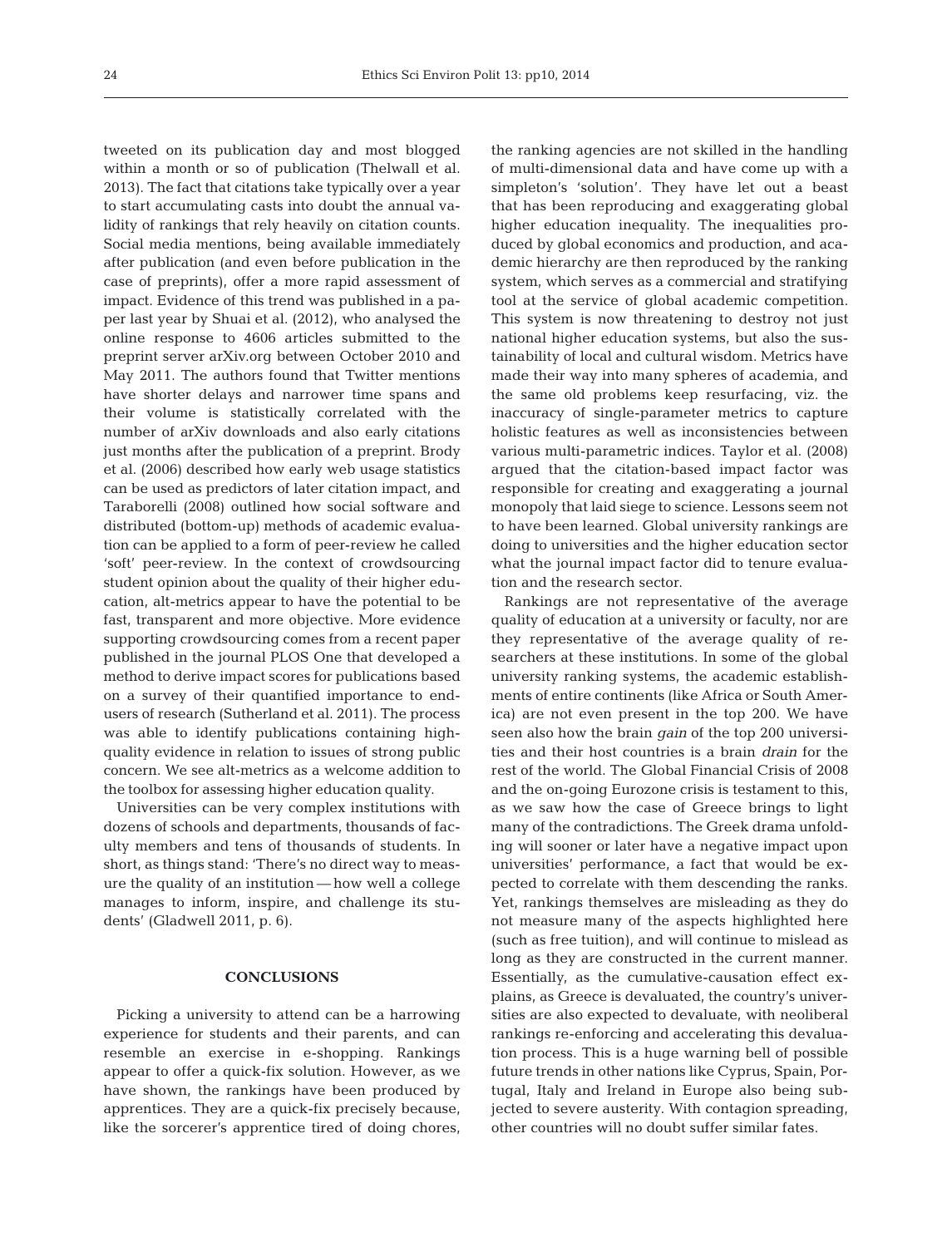The loss of highly skilled labour via brain drain and the under-funding of higher education is a threat to knowledge acquisition and therefore also wealth creation in these countries and indeed, whole continents. This loss of local knowledge and the local culture it embodies is not in the interests of humanity. Action needs to be taken immediately to conserve knowledge creation and re-production and to tame the rankings and the policy-makers that exploit them. What is needed is a return to the global village — a network of universities worldwide where each is valued and accessible, and where quality is clearly defined and can be monitored. At the close of the last century, Stiglitz (1999) described how knowledge is one of the global public goods and how it is a requirement for international cooperation in the 21st century. To conserve our collective educational heritage, we are going to have to embrace this idea and flatten the global higher education hierarchy. Isaac Newton, in a letter to his rival Robert Hooke in 1676, said, 'we stand on the shoulders of giants'. A good higher education, wherever we receive it, and in whichever language, is one that gives us the helping hand we need to stand on these shoulders and look out onto new knowledge horizons. Pedagogical gems exist the world over; our job is not to count them, but to find them, embrace them and conserve them.

The digital age, while giving birth to new liberating modes of scholarly communication, has also given birth to many sorcerers' apprentices — finan-cial agencies producing credit ratings, proprietary > [Aguillo IF, Bar-Ilan J, Levene M, Ortega JL \(2010\) Compar](http://dx.doi.org/10.1007/s11192-010-0190-z)citation providers producing journal impact factors and now media agencies producing global university rankings. Every time, the apprentices have wielded their power irresponsibly. In the case of credit ratings, the destruction of national economies has sparked rebellions spreading like wildfire across continents. Citation impact has led to tenure insecurity and citation-based malpractices, but also gave birth to a global free open-access movement. Global university rankings are increasing brain drain and leading to knowledge extinction in large areas of the planet, but here too there is strong resistance; national policy makers and university administrators are starting to refuse to play this rigged game. We know that the sorcerer is out there and has hidden the truth about the quality of higher education in the numbers. Our job is to unravel the mystery hidden in the 1s and 0s so that the sorcerer, freed from the apprentices' 'services', can regain control of the workshop. Until that time, we propose the following protocol be followed to tame wayward apprentices and their rankings:

• Reject all rankings based on irreproducible reputational survey data

• Reject all rankings that involve arbitrary weightings in the aggregation of their indicators

• Reject all rankings that focus *exclusively* on research performance *or* on teaching

• Reject all rankings that do not include cost of education indicators

• Reject all rankings that do not normalise for discipline and language

• Reject all higher education policies based on rankings alone

• Foster interactive, user-specified combinations of indicators that are open and transparent

• Foster the issuing of statements of purpose to accompany all rankings

• Foster the use of independent agents to collect, process and analyse data

• Foster research into new proxies and assess their applicability and co-linearity.

*Acknowledgements*. M.T. is supported by a FP7-PEOPLE-2011-IEF grant. P.P. was supported by grants JCI–2010– 06790, ECO–2011–23634 and P1–1B2012–27.

## LITERATURE CITED

- ▶ [Aguillo IF, Ortega JL, Fernández M \(2008\) Webometric](http://dx.doi.org/10.1080/03797720802254031) ranking of world universities: introduction, methodology, and future developments. High Educ Eur 33: 233−244
	- ing university rankings. Scientometrics 85: 243−256
	- Altbach PG (2007) Empire of knowledge and development. In:Altbach PG, Balán J (eds) World class worldwide: transforming research universities in Asia and Latin America. Johns Hopkins University Press, Baltimore, MD, p 1−28
- ▶ [Amsler SS, Bolsmann C \(2012\) University ranking as social](http://dx.doi.org/10.1080/01425692.2011.649835) exclusion. Br J Sociol Educ 33:283-301
	- Baty P (2012) Rankings don't tell the whole story − Handle them with care. University World News 227. Available at www.universityworldnews.com/article.php?story=20120 626171938451

► [Billaut JC, Bouyssou D, Vincke P \(2009\) Should you believe](http://dx.doi.org/10.1007/s11192-009-0115-x) in the Shanghai ranking? An MCDM view. Scientometrics 84:237-263

- Bloom D (2005) Raising the pressure: globalization and the need for higher education reform. In: Jones GA, McCarney PL, Skolnik ML (Eds) Creating knowledge: strengthening nations: the changing role of higher education. University of Toronto Press, Toronto, p 21−41
- ▶ [Bollen J, Van de Sompel H, Smith JA, Luce R \(2005\) Toward](http://dx.doi.org/10.1016/j.ipm.2005.03.024) alternative metrics of journal impact: a comparison of download and citation data. Inf Process Manag 41: 1419−1440
- ▶ [Bollen J, Van de Sompel H, Hagberg A, Chute R \(2009\) A](http://dx.doi.org/10.1371/journal.pone.0006022) principal component analysis of 39 scientific impact measures. PLoS ONE 4:e6022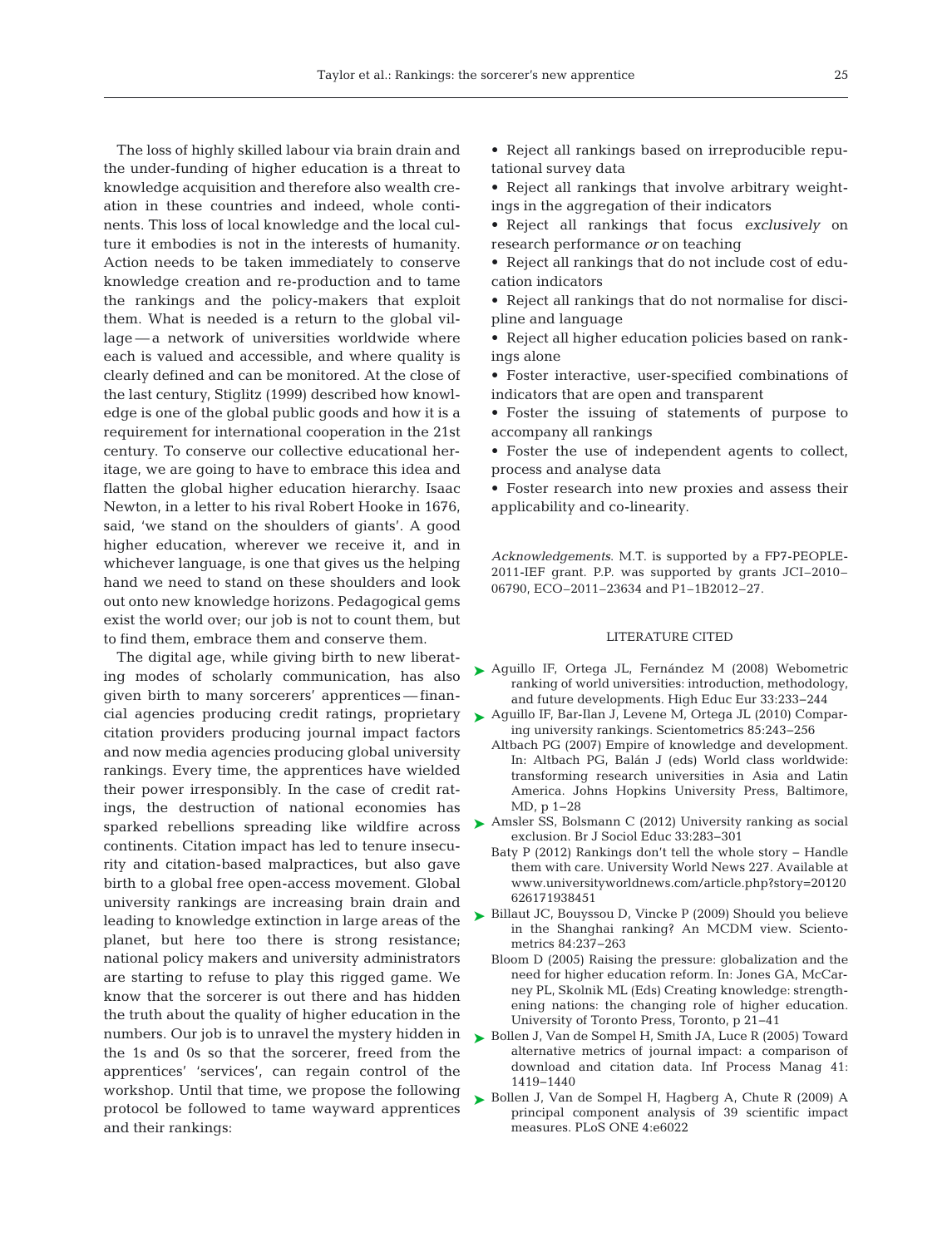- ► [Bookstein FL, Seidler H, Fieder M, Winckler G \(2010\) Too](http://dx.doi.org/10.1007/s11192-010-0189-5) ► [Ishikawa M \(2009\) University rankings, global models, and](http://dx.doi.org/10.1177/1028315308330853) much noise in the Times Higher Education rankings. Scientometrics 85:295-299
	- Bremner J, Haub C, Lee M, Mather M, Zuehlke E (2009) World population prospects: key findings from PRB's 2009 World Population Data Sheet. Population Reference Bureau, United Nations, Washington, DC
- ► [Brody T, Harnad S, Carr L \(2006\) Earlier Web usage statis](http://dx.doi.org/10.1002/asi.20373)tics as predictors of later citation impact. J Am Soc Inf Sci Technol 57: 1060−1072
- ► [Buela-Casal G, Perakakis P, Taylor M, Checa P \(2006\) Meas](http://dx.doi.org/10.1007/s11192-006-0050-z)uring internationality: reflections and perspectives on academic journals. Scientometrics 67:45-65
- ► [Butler D \(2007\) Academics strike back at spurious rankings.](http://dx.doi.org/10.1038/447514b) Nature 447:514-515
	- Cameron WB (1963) Informal sociology, a casual introduction to sociological thinking. Random House, New York, NY
	- Center for Higher Education Development (CHE) (2006) Study and research in Germany. University rankings, published in association with *Die Zeit*. http:// www. daad. de/ deutschland/studium/ hochschulranking/ 04708. en. html
- ▶ [Enserink M \(2007\) Who ranks the university rankers?](http://dx.doi.org/10.1126/science.317.5841.1026) Science 317: 1026−1028
- ▶ [Florian RV \(2007\) Irreproducibility of the results of the](http://dx.doi.org/10.1007/s11192-007-1712-1) Shanghai academic ranking of world universities. Scientometrics 72: 25−32
	- Frank R, Cook P (1995) The winner-take-all society. The Free Press, New York, NY
	- Gewirtz P, Ball SJ, Bowe R (1995) Markets, choice and equity in education. Open University Press, Buckingham Gladwell  $M$  (2007) Blink: the power of thinking without thinking. Back Bay Books, New York, NY
	- Gladwell M (2011) The order of things. New Yorker 87: 68−75
- ▶ [Grewal R, Dearden JA, Llilien GL \(2008\) The university](http://dx.doi.org/10.1198/000313008X332124) rankings game. Am Stat 62:232-237
	- Hazelkorn E (2013) World-class universities or world class systems? Rankings and higher education policy choices. In: Marope PTM, Wells, PJ, Hazelkorn E (eds) Rankings and accountability in higher education: uses and misuses, UNESCO, Paris, Forthcoming
	- Held D, McGrew A, Goldblatt D, Perraton J (1999) Global transformations: politics, economics and culture. Stanford University Press, Stanford, CA
	- Herman EYC, Chomsky NN (1988) Manufacturing consent: the political economy of the mass media. Pantheon, New York, NY
	- Holmes R  $(2012)$  Power and responsibility: the growing influence of global rankings. University World News 228. Available at www.universityworldnews.com/article.php? story= 20120630083447805
	- International Rankings Expert Group (IREG) (2006) The Berlin Principles on ranking of higher education institutions, 20th of May, 2006. Available at www. ireg-observatory. org/ index. php? option= com\_ content& task= view& id= 41& Itemid= 48
	- Interuniversity Higher Education Policy Network (2013) The Greek higher education institutions in the world rankings: universities, technical institutions, private structures. Study 8, 2013. Available at http://hepnet.upatras. gr/ xfiles/ pubs/ HEP%20translation%20final.pdf.
- [Ioannidis JPA, Patsopoulos NA, Kavvoura FK, Tatsioni A](http://dx.doi.org/10.1186/1741-7015-5-30) ➤ and others (2007) International ranking systems for universities and institutions: a critical appraisal. BMC Med 5:30
- emerging hegemony: critical analysis from Japan. J Stud Int Educ 13: 159−173
- ► [Jeong H, Néda Z, Barabási AL \(2003\) Measuring preferen](http://dx.doi.org/10.1209/epl/i2003-00166-9)tial attachment in evolving networks. Europhys Lett 61: 567
- [Jöns H, Hoyler M \(2013\) Global geographies of higher edu-](http://dx.doi.org/10.1016/j.geoforum.2012.12.014)➤ cation: the perspective of world university rankings. Geoforum 46:45-59
	- Karabel J (2005) The chosen: the hidden history of admission and exclusion at Harvard, Yale, and Princeton. Houghton Mifflin, Boston, MA
	- King C (2007) Of nations and top citations: Whose papers rate as elite? ScienceWatch 18(3)
- [López-Illescas C, De Moya-Anegón F, Moed HF \(2011\) A](http://dx.doi.org/10.1007/s11192-011-0398-6) ➤ ranking of universities should account for differences in their disciplinary specialization. Scientometrics 88: 563−574
- [Marginson S \(2006a\) Dynamics of national and global com-](http://dx.doi.org/10.1007/s10734-004-7649-x)➤ petition in higher education. High Educ 52: 1−39
	- Marginson S (2006b) Global university rankings at the end of 2006: Is this the hierarchy we have to have? OECD/IMHE & Hochschulrektorenkonferenz Workshop on Institutional Diversity: rankings and typologies in higher education, Bonn, 4–5 Dec
- ► [Marginson S \(2006c\) The Anglo-American university at its](http://dx.doi.org/10.1007/s11024-005-5399-2) global high tide. Minerva 44: 65−87
	- Marginson S, Van der Wende M (2007) To rank or to be ranked: the impact of global rankings in higher education. J Stud Int Educ 11: 306−329
	- Marope M (2013) Rankings and accountability in higher education: uses and misuses. Education on the move. UNESCO, Paris
	- Morley L (2003) Quality and power in higher education. Open University Press, Buckingham
	- Myrdal G (1957) Economic theory and underdeveloped regions. Gerald Duckworth Press, London
- ▶ [Newman ME \(2001\) Clustering and preferential attachment](http://dx.doi.org/10.1103/PhysRevE.64.025102) in growing networks. Phys Rev E Stat Nonlin Soft Matter Phys 64:025102
	- Organization for Economic Cooperation and Development (OECD) (2006) Education at a glance. OECD Publishing, Paris
- ▶ [Ortega JL, Aguillo IF \(2009\) Mapping world-class universi](http://dx.doi.org/10.1016/j.ipm.2008.10.001)ties on the Web. Inf Process Manag 45:272−279
	- Rauhvargers A (2013) Global university rankings and their impact - Report II. Report on Rankings 2013. European University Association, Brussels
- ► Saisana M, d'Hombres B, Saltelli A (2011) Rickety numbers: volatility of university rankings and policy implications. J Reg Policy 40: 165−177
	- Schevitz T (2008) Stanford, UC Berkeley to set up Saudi college. San Francisco Chronicle, March 5. http:// www. sfgate. com/ bayarea/ article/ Stanford-UC-Berkeley-to-setup-Saudi-college-3292715.php
- ▶ [Seglen PO \(1997\) Why the impact factor of journals should](http://www.ncbi.nlm.nih.gov/entrez/query.fcgi?cmd=Retrieve&db=PubMed&list_uids=9056804&dopt=Abstract) not be used for evaluating research. BMJ 314:498−502
- ► [Shuai X, Pepe A, Bollen J \(2012\) How the scientific commu](http://dx.doi.org/10.1371/journal.pone.0047523)nity reacts to newly submitted preprints: article downloads, Twitter mentions, and citations. PLoS ONE 7: e47523
	- Social Mobility and Child Poverty Commission (ed) (2013) Higher education: the fair access challenge. Social Mobility Report 2013, UK Government, London
- ▶ [Stergiou KI, Lessenich S \(2013\) On impact factors and uni-](http://dx.doi.org/10.3354/esep00141)